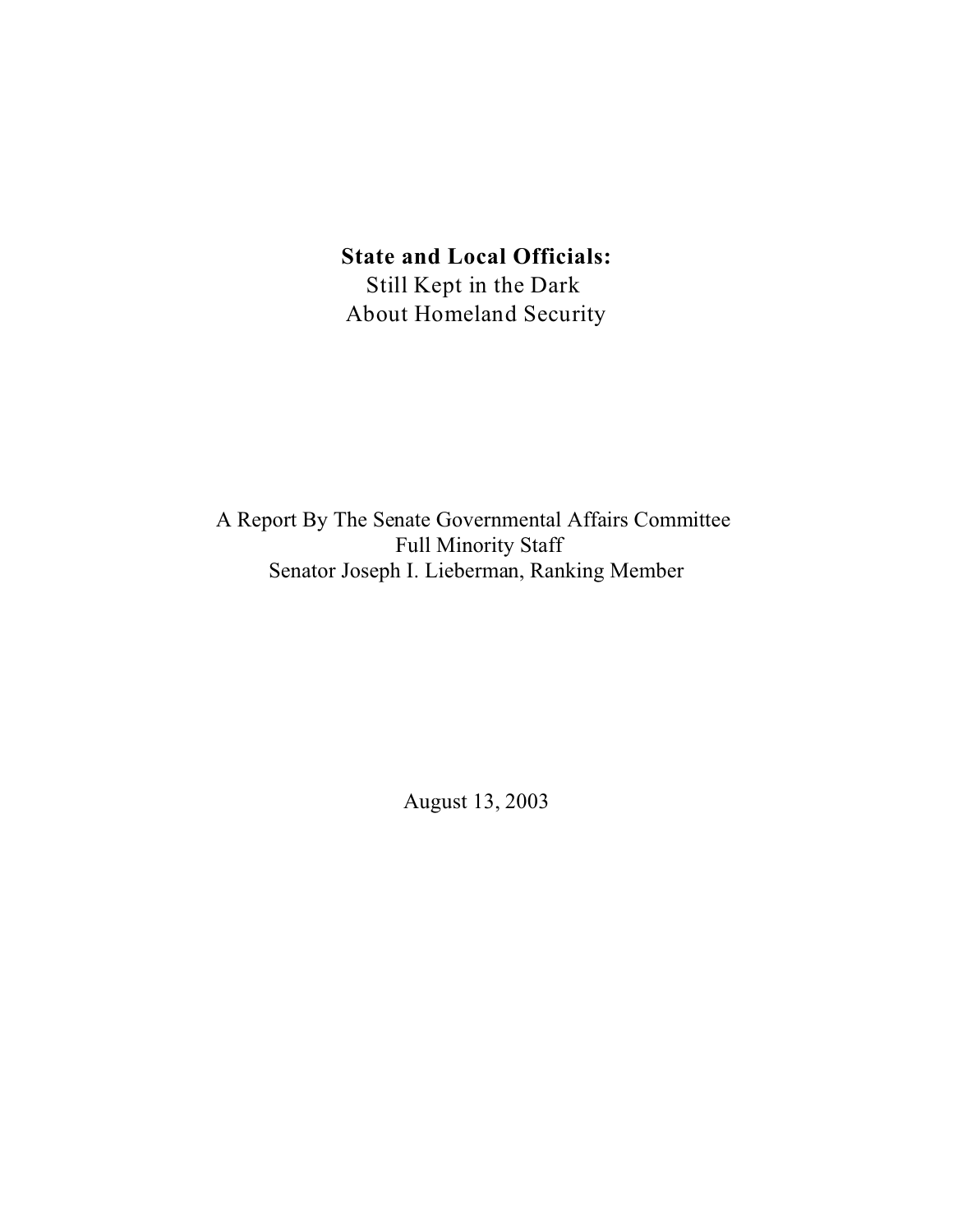# **Contents**

| <b>Executive Summary</b>                               | 3  |
|--------------------------------------------------------|----|
| Introduction                                           | 9  |
| Defining the Challenge                                 | 12 |
| The Role of the Department of Homeland Security        | 14 |
| State and Local Information Needs and How to Meet Them | 19 |
| A Place at the Table                                   | 19 |
| Timely Threat and Watch List Information               | 21 |
| Two-Way Flow                                           | 24 |
| <b>Security Clearances</b>                             | 27 |
| Special Case of Special Needs: Fire Fighters           | 32 |
| <b>Threat Advisory System</b>                          | 34 |
| Recommendations                                        | 36 |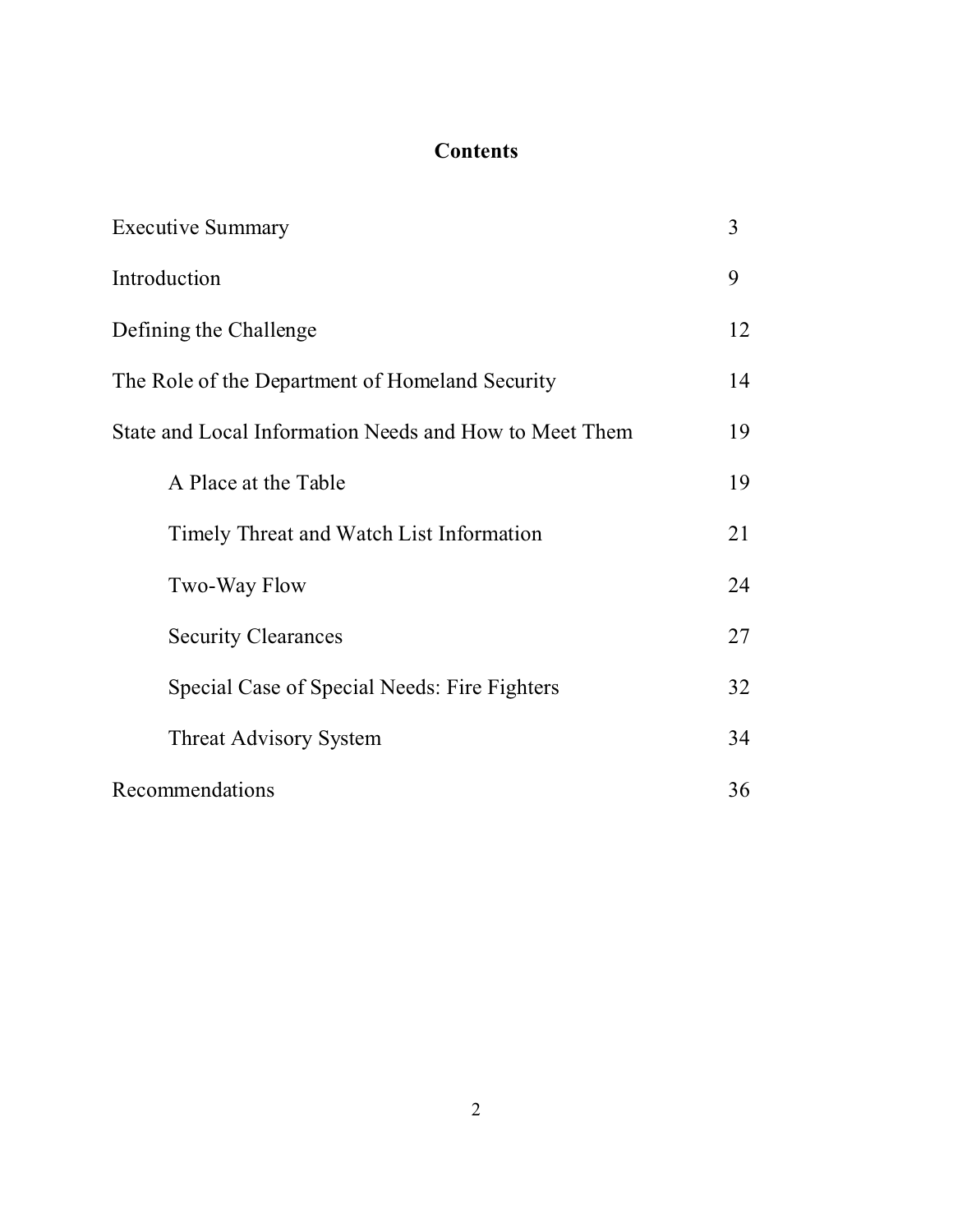#### **EXECUTIVE SUMMARY**

## **BACKGROUND**

America's safety demands that state and local officials, especially law enforcement and public safety professionals—our front line defenders—are fully engaged in the war against terrorism. Yet almost two years after the September 11, 2001 terrorist attacks, Governmental Affairs Committee (GAC) Minority staff found that these officials are being asked to fight the war against terrorism with incomplete and unreliable access to one of the most potent weapons in the homeland security arsenal: information.

State and local first responders and first preventers still do not systematically receive from the Bush Administration the information they need to prevent or respond to another catastrophic terrorist attack, nor does vital information flow effectively from them to the federal government. These information gaps pose a significant challenge for the federal government and leaves the American people at unacceptable risk.

This report contains the results of a staff investigation conducted at the request of Senator Joe Lieberman, Ranking Member of the Governmental Affairs Committee. Senator Lieberman asked GAC Minority staff to review the information needs of state and local officials and assess the progress of the Bush Administration in meeting those needs. Staff interviewed officials on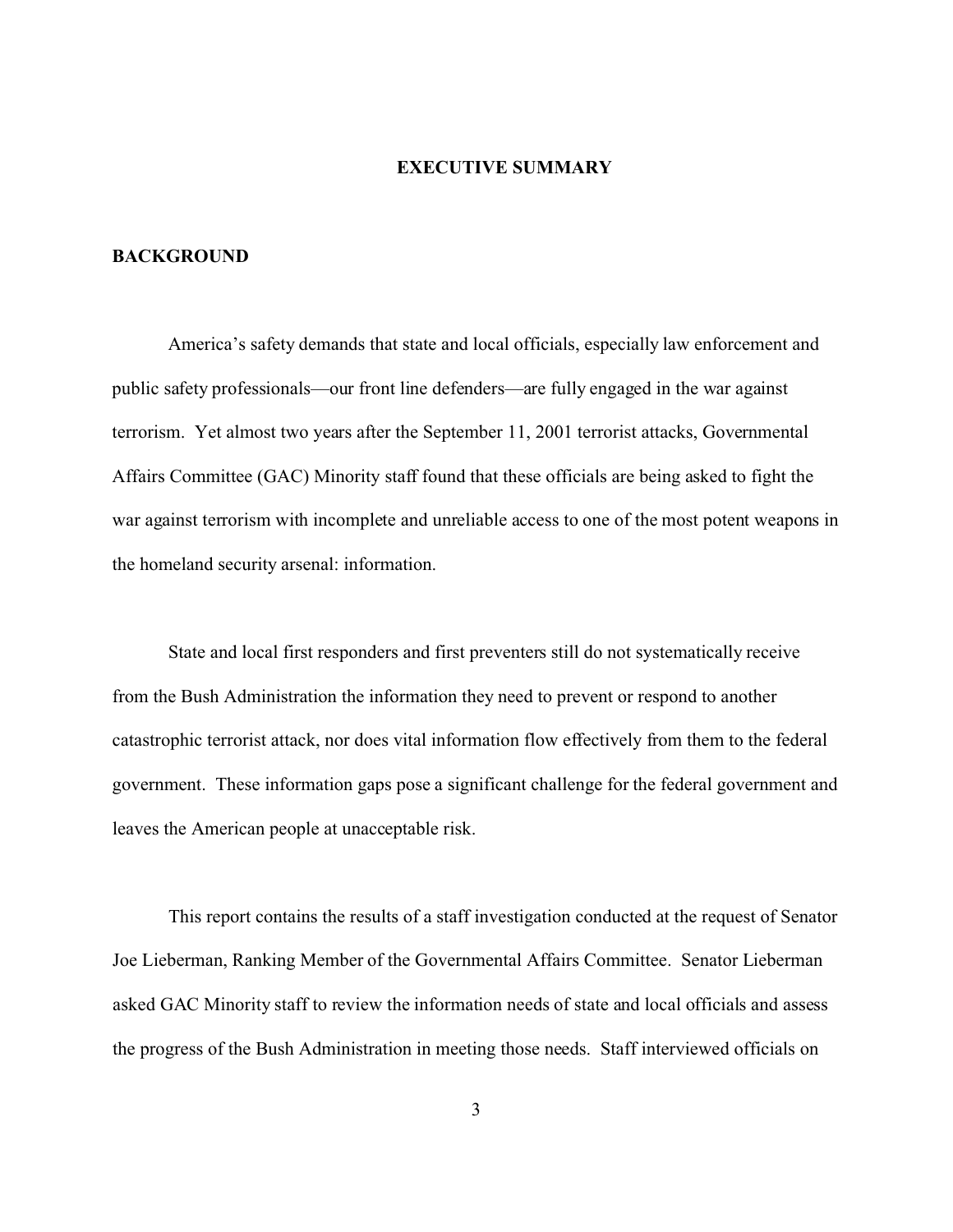the front lines in the fight against terrorism, while also reviewing reports, hearings, and other public information.

State and local officials told staff that what they want most is to have a seat at the table as the Administration grapples with homeland security protection. They need reliable and timely information about terrorist threats, individuals on federal terrorist watch lists, and investigations of suspected terrorists in their jurisdictions. Several officials told staff there is currently no effective mechanism for allowing hundreds of thousands of local law enforcement officials to systematically provide information to, or receive information from, the federal government. And, the federal government has barely even acknowledged the information needs of our nation's local fire fighters. This is extremely troublesome, especially because fire fighters nationwide are most communities first line of defense against conventional, chemical, radiological, and biological attacks.

State and local officials also expressed frustration with the time it takes for them to receive security clearances necessary for access to classified information. And they believe that changes are needed in the color-coded Homeland Security Advisory System—a key piece of the federal government's strategy to communicate with state and local officials, as well as the public, about terrorist threats.

Information that allows state and local officials to deter, prevent, mitigate, prepare, and if necessary respond to acts of terrorism—homeland security information—is difficult to quantify or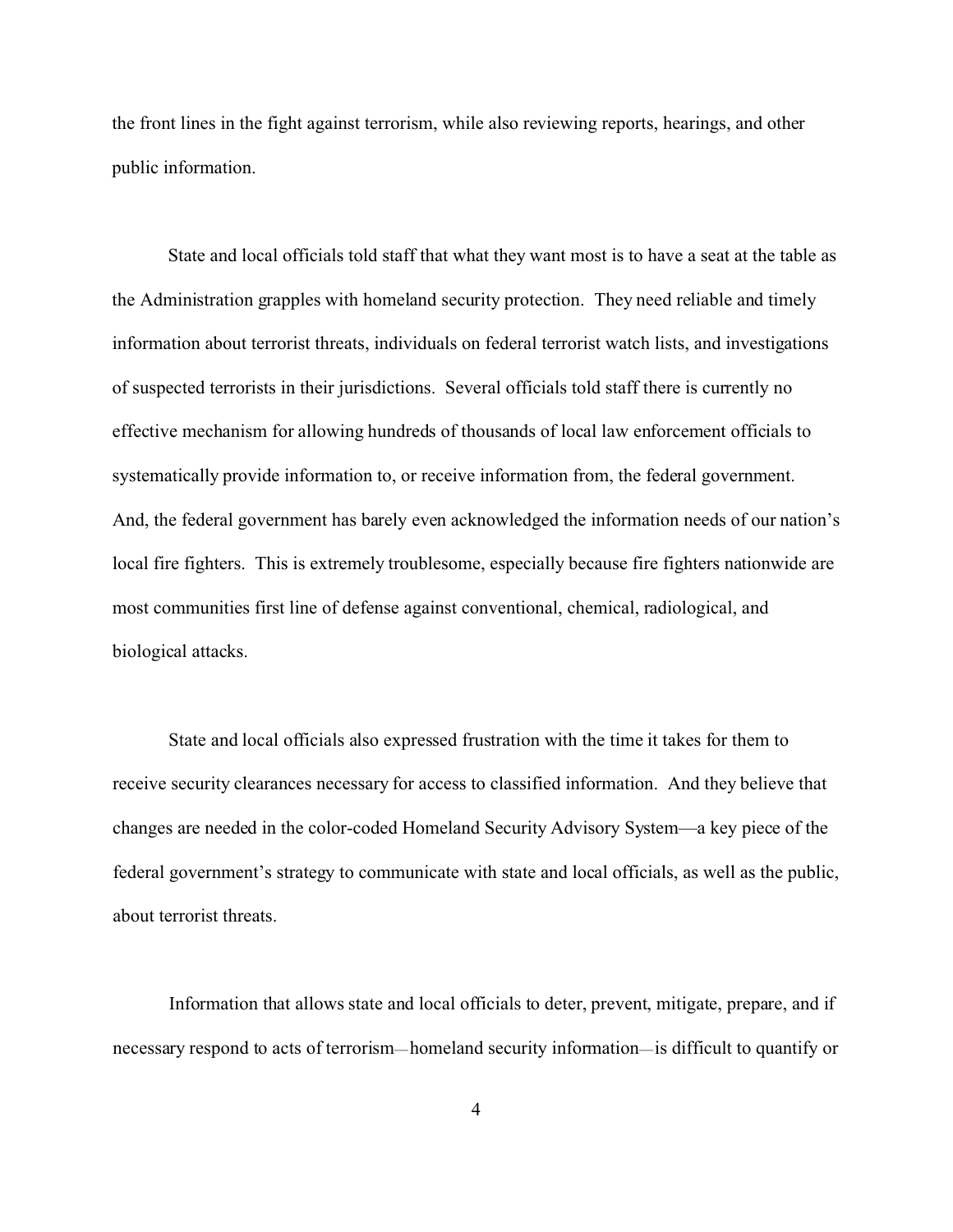define because it includes many different categories of information that is of varying interest to a host of different state and local officials. It ranges from publicly available information—for example about available federal resources to bolster homeland defenses—to highly classified intelligence information about terrorists available only to those with appropriate security clearances. Yet, understanding and systematically fulfilling these varying information needs—while also ensuring that state and local officials can provide information to the federal government—is crucial to our homeland defense.

The commitment has been made on paper. The Administration's "National Strategy on Homeland Security" released in July 2002 included information sharing and systems as one of "four foundations" of homeland security success. And several provisions in the Homeland Security Act of 2002 establish Congress' intent to create a new paradigm of information sharing between the federal government and state and local agencies and officials.

But the Bush Administration's rhetoric about making information sharing and systems a key to homeland security success has not translated into the kind of aggressive actions necessary to fundamentally change the status quo and protect the American people. The result of this lack of leadership is that many state and local officials—who also often lack the funding, training, and technology to counter terrorism—are left, if not entirely blind, straining to see the terrorist threat and how to respond to it.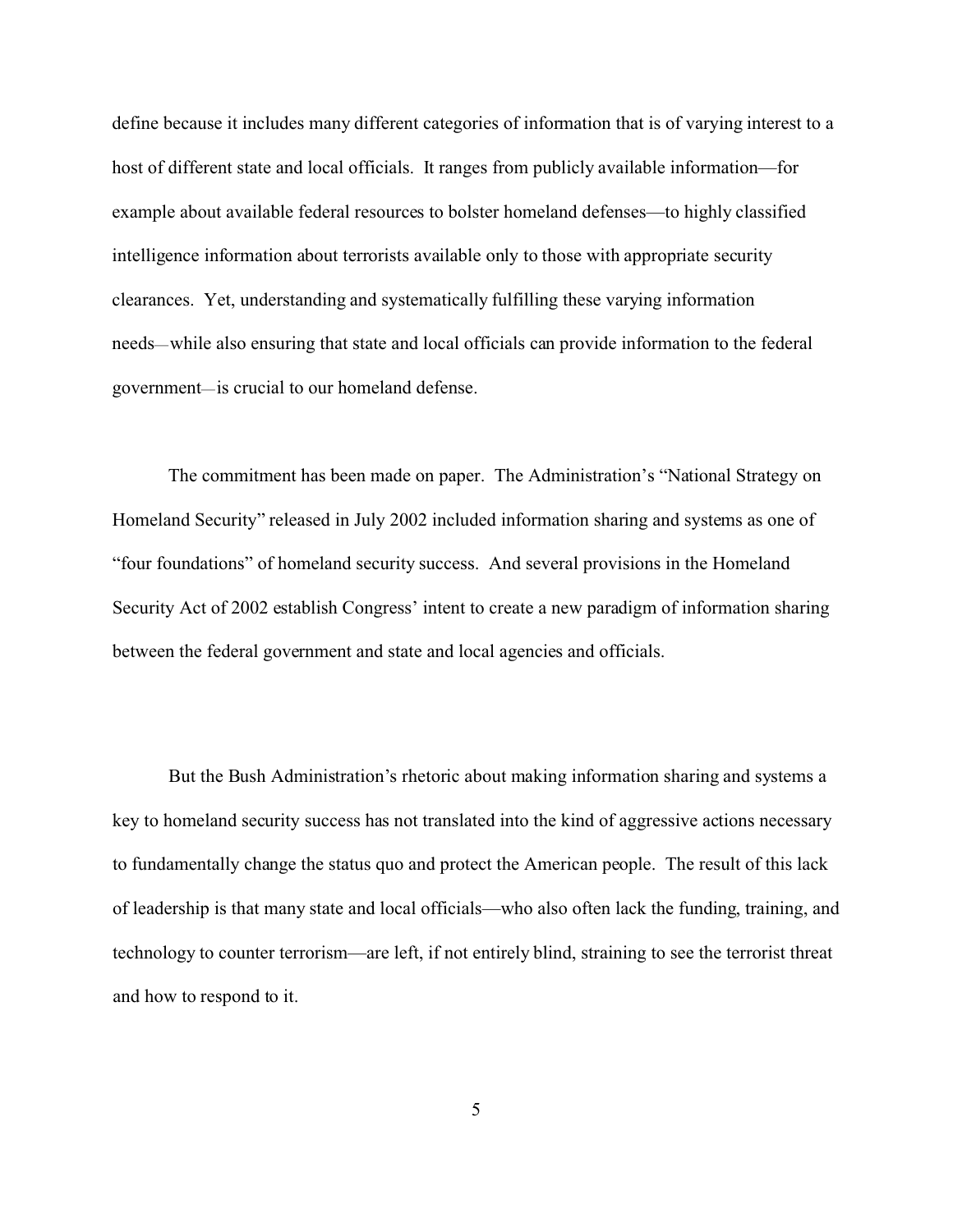#### **RECOMMENDATIONS**

The Bush Administration must act now and forge an effective partnership with state and local officials. It must provide the aggressive leadership necessary to replace state and local officials' blindfolds with binoculars and to provide them with a seat at the homeland security table. Implementing the following recommendations will facilitate the information sharing necessary to create such a partnership:

# **1**. **Make Consolidated Federal Watch Lists Available to State and Local Law Enforcement Agencies**

The President should immediately issue an executive order to consolidate terrorism watch lists; the Department of Homeland Security should oversee the consolidation of all federal terrorism watch lists and provide state and local law enforcement officials the ability to check names against a consolidated list by the end of this year. Sufficient resources must be made available, and senior officials held accountable for getting the job done.

## **2. Build Information Bridges between States and Localities**

DHS should encourage the creation of national and regional task forces (including multistate task forces) as necessary (over the next year) to coordinate information sharing needs, bringing together state and local officials, including fire fighters, emergency management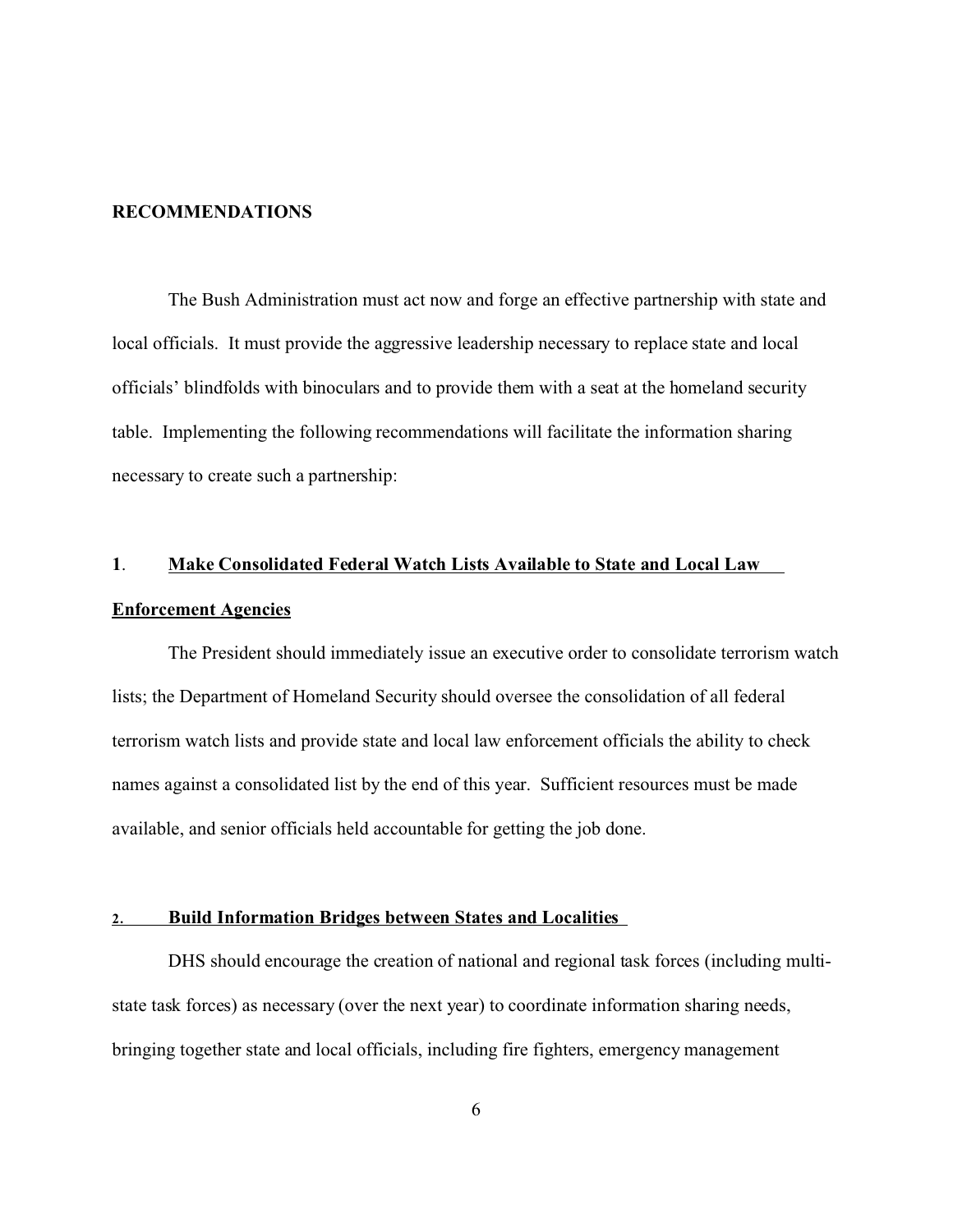professionals, and police officers, as well as federal officials. These Task Forces should provide state and local officials a permanent "seat at the table" to ensure that information needs are addressed at all levels. DHS's Office of State and Local Government Coordination should also create a best practices database allowing localities to share and compare solutions to homeland security problems.

## **3. Overhaul the Security Clearance Process**

Provide the resources necessary to expedite security clearances for designated state and local officials—including appropriate fire officials—as nominated by governors and approved by DHS. Immediately assess the feasibility of requiring agencies to proactively recognize clearances issued by others for state and local officials, unless there are compelling security or law enforcement reasons not to do so. Establish a task force to review the security clearance process for state and local officials and report back in six months on ways to modernize it so that it meets the nation's needs in the war against terrorism.

#### **4. Create In-State 24-Hour Command Centers**

Expedite the establishment of 24-hour operations centers in each state to provide connectivity and information sharing between the nation's 650,000 local law enforcement officers and federal agencies.

7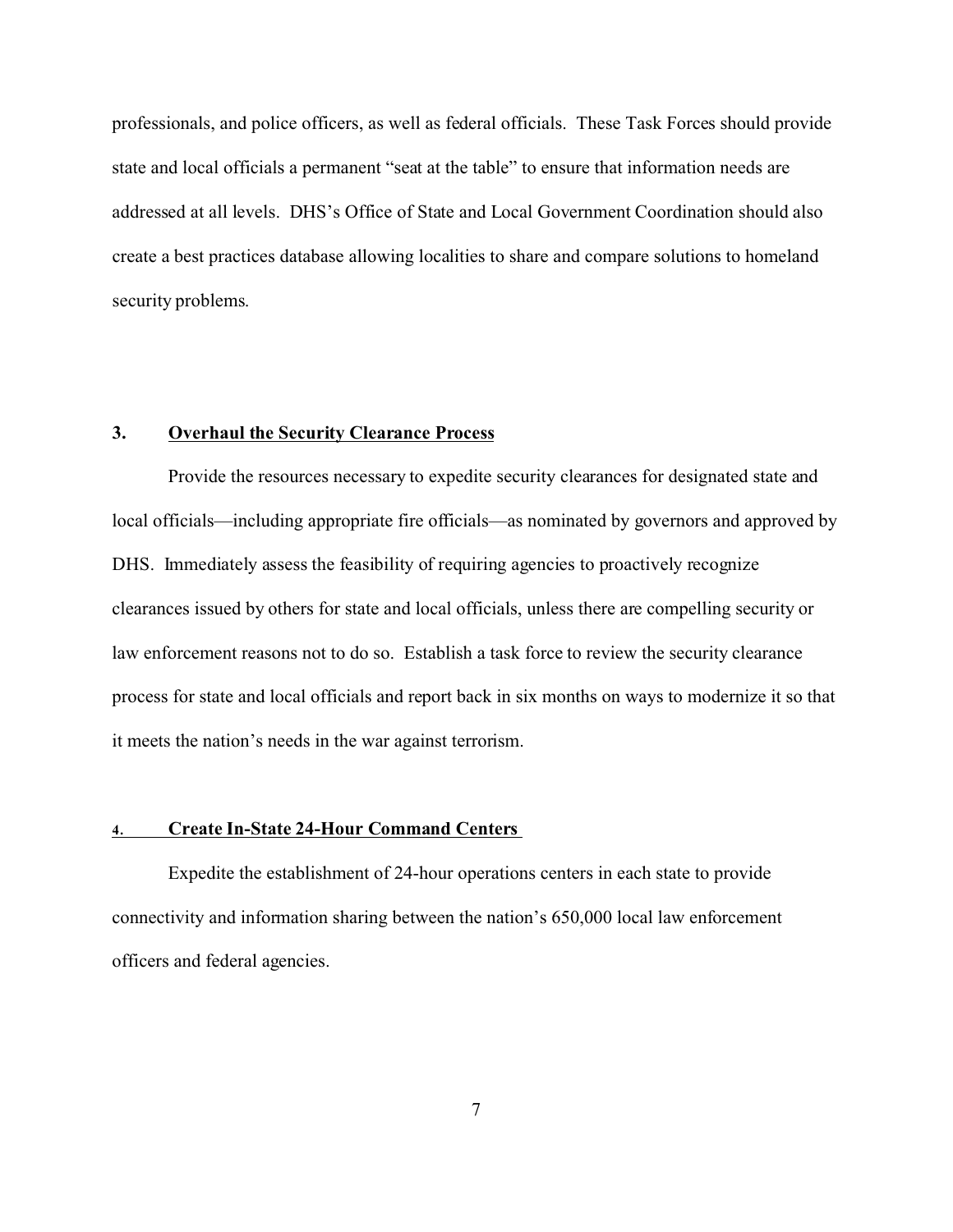### **5. Refine the Homeland Security Threat Advisory System**

Immediately refine the Threat Advisory System to provide state and local officials specific information about terrorist threats and detailed guidance on how to respond to those threats. Put in place secure communications systems to inform key homeland security officials across the country of changes in the alert level and other information so they can start putting in place heightened protective measures.

# **6. Sharpen the DHS Office of State and Local Government Coordination (OSLGC)**

Immediately equip OSLGC adequately and task it with overseeing state and local information sharing issues. The OSLGC must make it a priority to ensure that DHS and other federal agencies meet the information needs of state and local officials.

## **7. Judge Federal Officials Based on How Well They Share Information**

Immediately revise federal agencies' performance management systems to reward information sharing. Senior officials should be evaluated, in part, on their success or failure in breaking down barriers to sharing information. Bonuses should be dependent, in part, upon making measurable progress in improving information sharing systems and processes and special awards should be given to employees who demonstrate exemplary leadership and results in overcoming obstacles to sharing homeland security information.

8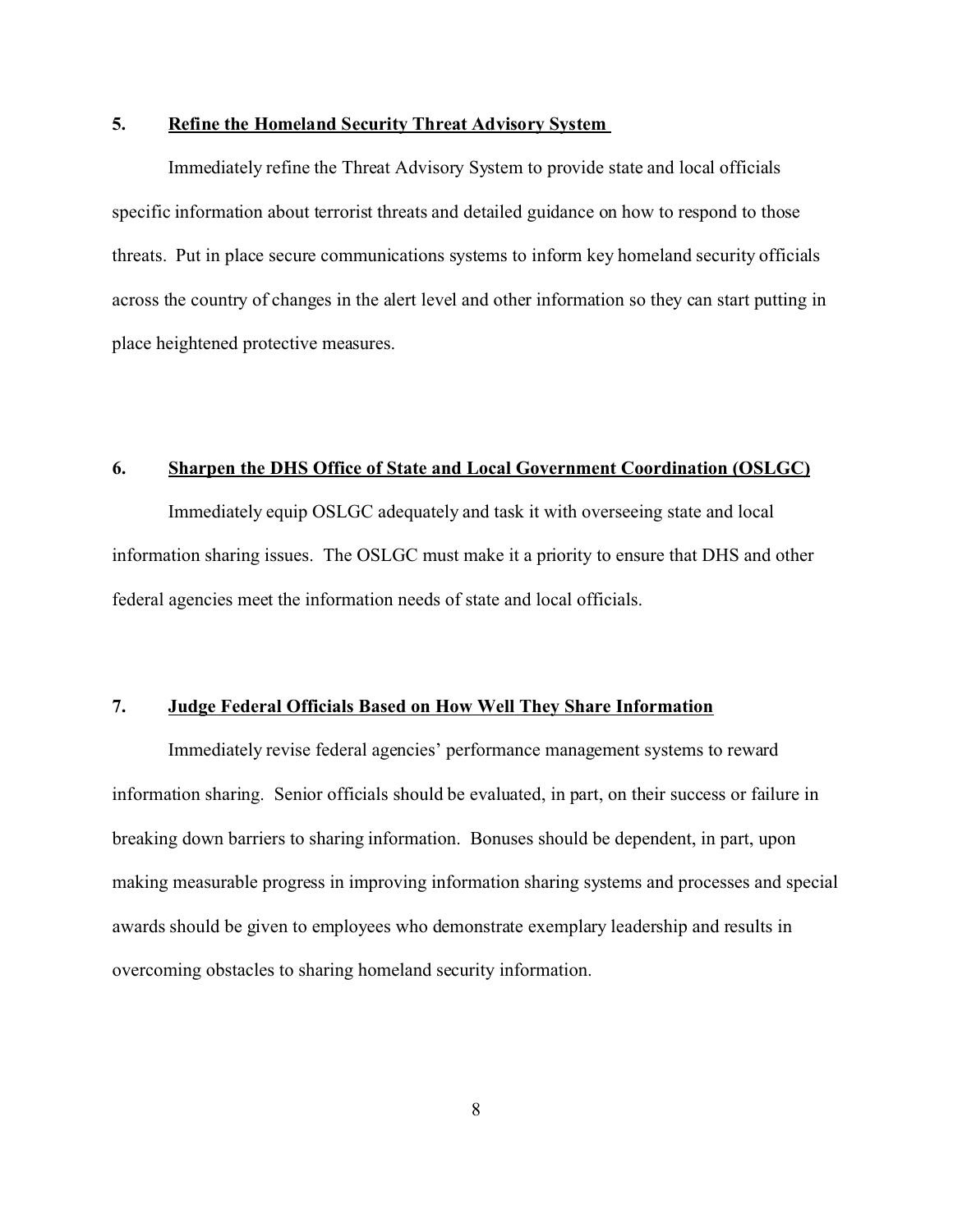# **8. Make sharing homeland security information a top priority**

Immediately make sharing homeland security information with state and local officials a high priority for DHS and other key agencies; assign the Deputy Secretaries or Chief Operating Officers responsibility for overseeing implementation, monitoring, and reporting on agency progress.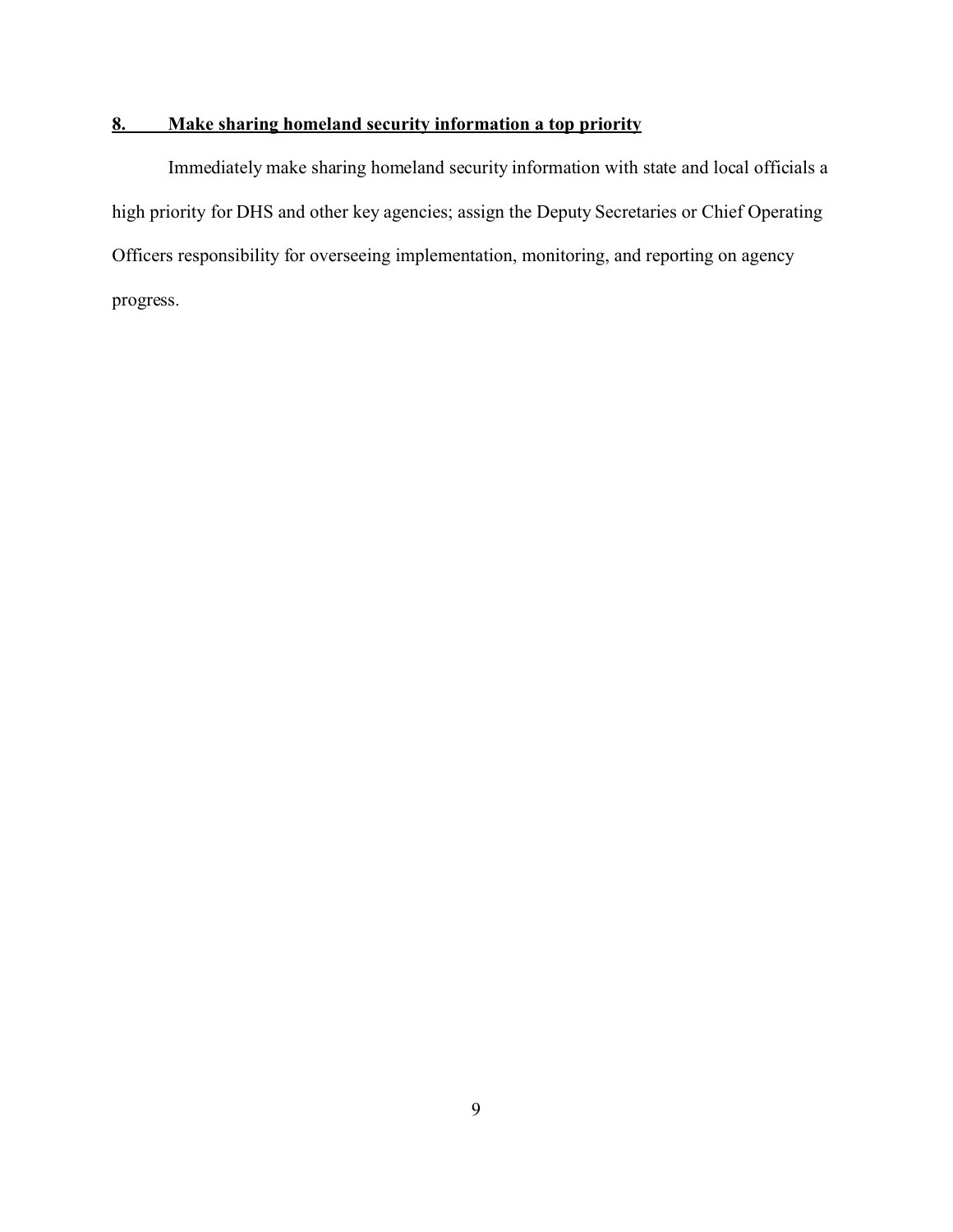#### **INTRODUCTION**

Since September 11, 2001, a consensus has emerged that to successfully defend against terrorism, federal agencies and officials must much more effectively share homeland security information with their state and local counterparts and receive from the "front lines" the vital information only those state and local officials can provide.

Numbers alone illustrate the need for successful collaboration. Some 11 million law enforcement officials and first responders—police officers, firefighters, public health professionals, emergency medical technicians, and others—are spread throughout America, with advanced training, intimate knowledge of their communities, and their ears always to the ground. In contrast, far fewer federal personnel are involved in homeland security. Many of these federal personnel—some 170,000—now work for the new Department of Homeland Security (DHS); approximately 11,500 work as FBI agents. But relatively few federal employees are "on the beat," day after day, and in a nation this size, they constitute nowhere near the army needed to defend against the enemy in this unprecedented war on our home front. To the extent that we have a homeland security army, the overwhelming majority of foot soldiers on the front lines are from state and local governments.

The homeland security information they need is difficult to define precisely, or to quantify, because it includes many different categories of information that is of varying interest to a host of different state and local officials. It ranges from publicly available information—for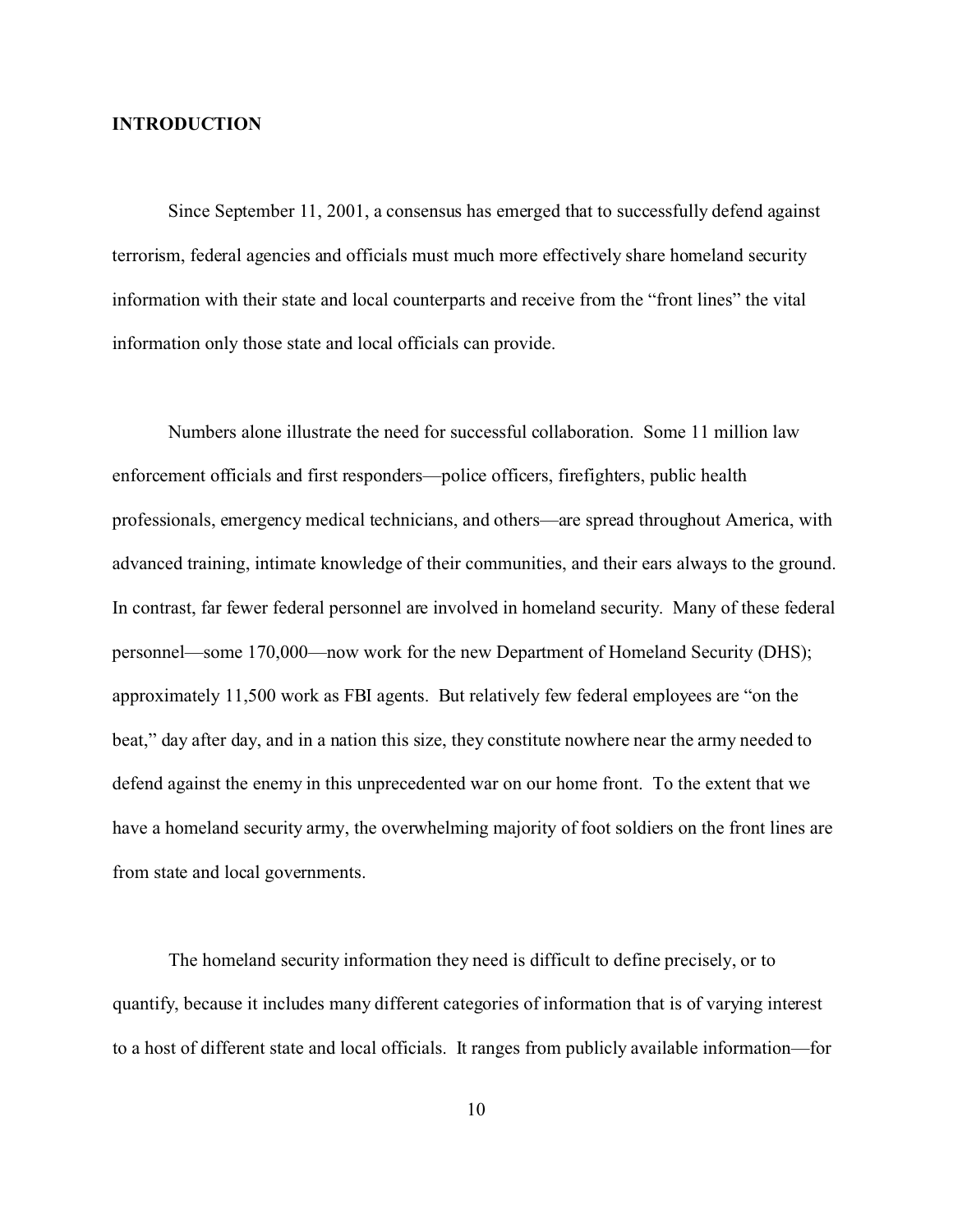example about available federal resources—to highly classified intelligence information available only to those with appropriate security clearances. It could be information about "best practices" in a given homeland security area that should be widely shared among elected officials, or sensitive, yet unclassified information of primary interest to law enforcement officials. Understanding and systematically fulfilling these varying information needs is crucial to homeland defense.

The Bush Administration does appear to be aware of the problem. In his letter accompanying release of "The National Strategy for Homeland Security" in July 2002, President Bush states: "This is a national strategy, not a federal strategy."<sup>1</sup> The strategy identifies "information sharing and systems" as one of four foundations essential to its success.

Despite this recognition, however, real progress has been slow. In October 2002, a nonpartisan task force on homeland security sponsored by the Council on Foreign Relations and led by former Senators Gary Hart and Warren Rudman released its final report, "America Still Unprepared, Still in Danger." It warned that 650,000 state and local law enforcement officers "continue to operate in a virtual intelligence vacuum, without access to terrorist watch lists provided by the U.S. Department of State to immigration and consular officials."2

<sup>1</sup>George W. Bush, *National Strategy for Homeland Security*, introductory letter, July 2002. (http://www.whitehouse.gov/homeland/book/nat-strat-hls.pdf)

<sup>2</sup>Council on Foreign Relations, *America – Still Unprepared, Still in Danger*, October 2002, at 2. (http://www.cfr.org/pdf/Homeland\_TF.pdf)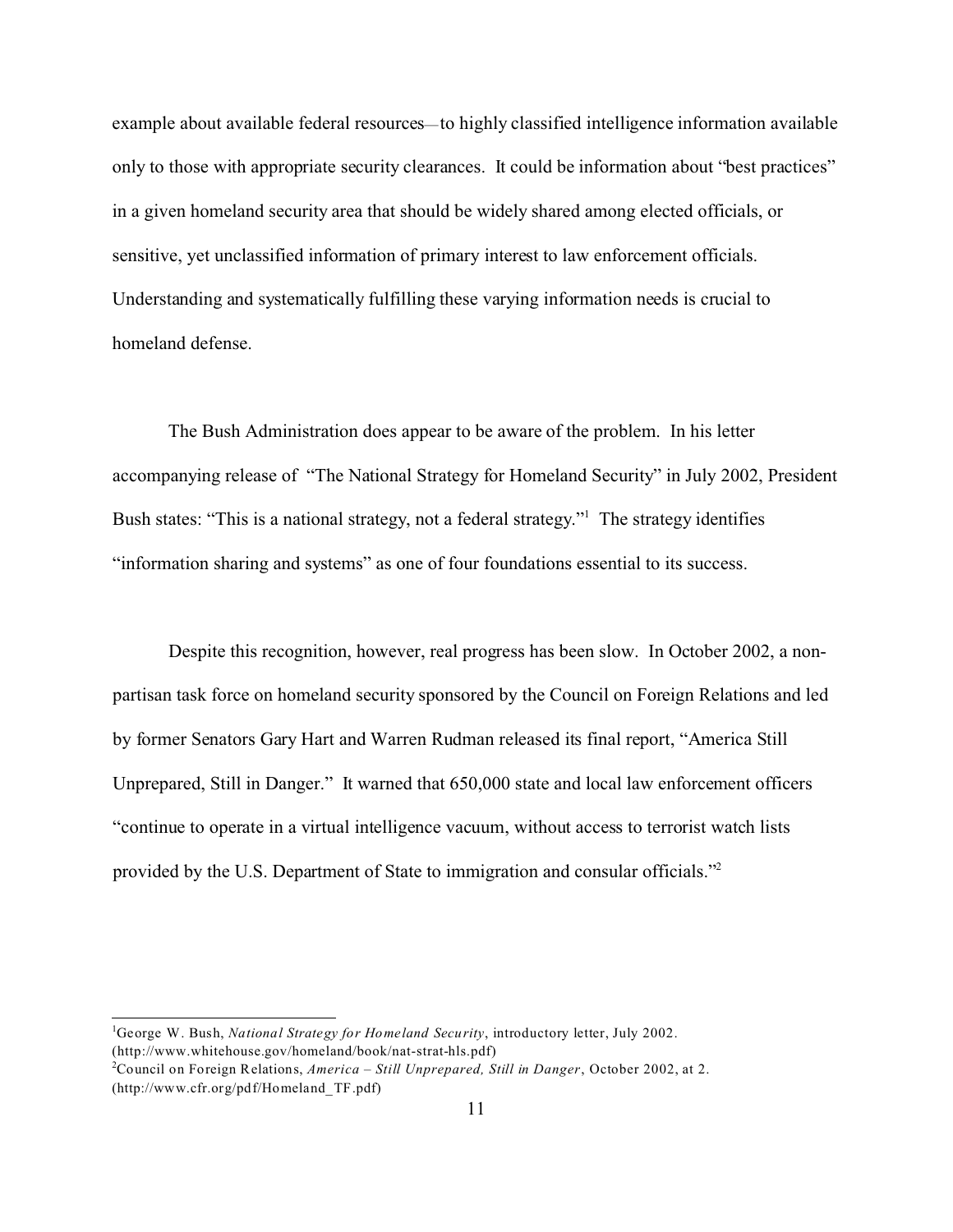Because America's safety demands that state and local officials are fully engaged as quickly as possible in the fight against terrorism, Senator Lieberman asked staff for the GAC Minority to review the information needs of state and local officials and the progress the Bush Administration was making in meeting those needs. GAC staff subsequently interviewed officials who are on the front lines in the fight against terrorism, and reviewed reports, hearings, and other public information.

It quickly became clear that most police officers, fire fighters, and other first responders and first preventers continue to operate without the information they need from the federal government and have yet to be fully integrated into the President's recommended "national strategy" for homeland security. Though some progress has been made, the Bush Administration's stated commitment to making information sharing and systems one of its four foundations of homeland security success has thus far not been matched by the kind of action necessary to fundamentally change the status quo.

A considerable amount of attention is necessarily focused, at the moment, on establishing information sharing systems within DHS. The Administration faces a tremendous challenge integrating information systems and sharing information just among the agencies being merged into the Department. However, this is not an "either/or" challenge. Federal agencies, led by DHS, must simultaneously and aggressively forge a new culture, along with effective processes and systems, for sharing information with state and local officials. But thus far, the leadership necessary to fully bridge some crucial information gaps has not been forthcoming.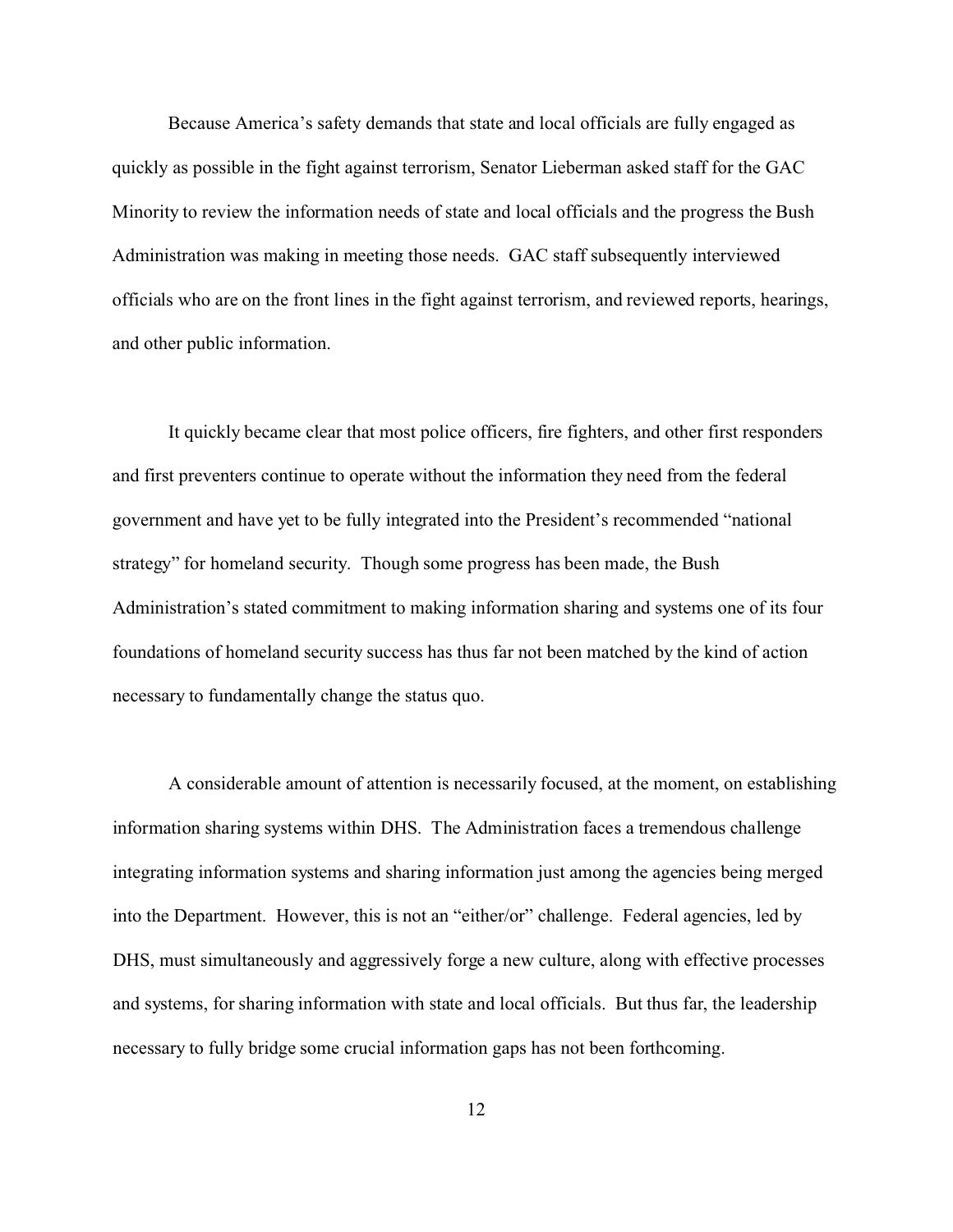The result of this lack of leadership by senior officials in the Administration is that many state and local officials—who also all too often lack the funding, training, and technology to counter terrorism—are left, if not entirely blind, straining to see the terrorist threat and how best to respond to it.

## **DEFINING THE CHALLENGE**

To defeat an enemy that operates on and targets our home soil, information must swiftly and reliably flow downstream from federal agencies to those officials in states and local communities who can act upon it. It must flow up—from states and localities to federal officials. It must move sideways—from states and localities to other states and localities that need vital information. And, at the same time, it must flow horizontally among the numerous federal agencies with homeland security responsibilities.

The reluctance of the federal Intelligence Community to allow information specific to the attacks of September 11, 2001 to flow downstream has been well documented. In December 2002, the Joint Inquiry of the Senate Select Committee on Intelligence and the House Permanent Select Committee on Intelligence (Joint Inquiry), stated:

Serious problems in information sharing…persisted, prior to September 11, between the Intelligence Community and relevant non-Intelligence Community agencies. This included other federal agencies as well as state and local authorities. This lack of communication and collaboration deprived those other entities, as well as the Intelligence Community, of access to potentially valuable information in the 'war' against Bin Ladin.<sup>3</sup>

<sup>&</sup>lt;sup>3</sup> Senate Select Committee on Intelligence and House Permanent Select Committee on Intelligence Joint Inquiry into the Terrorist Attacks of September 11, 2001, Final Report - Part 1, December 10, 2002, at 8.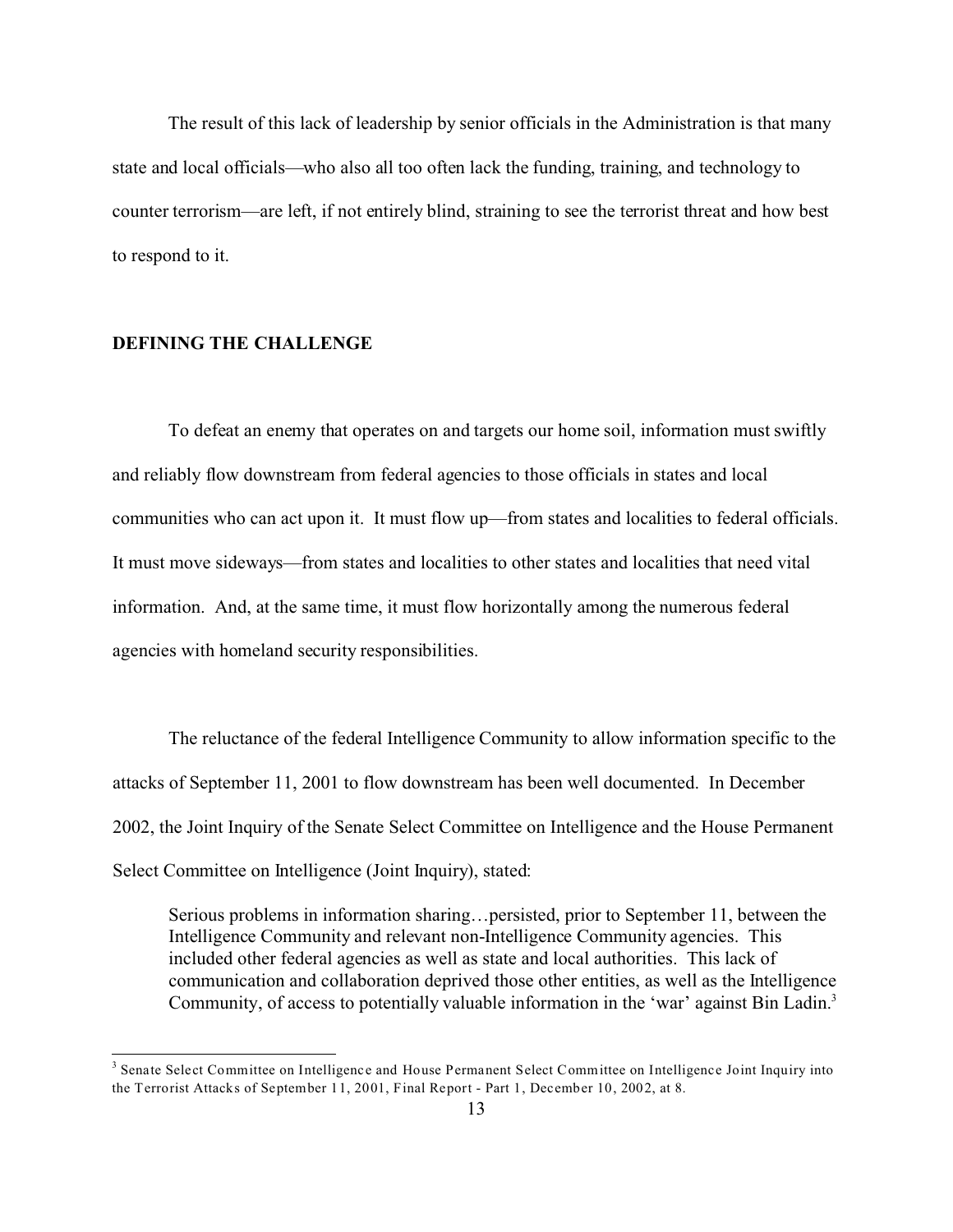An October 2002 report, "Protecting America's Freedom in the Information Age," prepared by a task force organized by the Markle Foundation, made clear that many months after the September 11th attacks, such problems still persisted:

Several federal agencies have relationships with state and local actors: the FBI and other federal law enforcement agencies communicate regularly with law enforcement personnel; FEMA has ties to state and local first responders; the Department of Health and Human Services interacts with the public health community. But sharing is ad hoc and inconsistent. The local entities often do not know what to share or with what federal agency they should share it. Federal agencies often resist sharing information with state and local entities because of concerns about operational security and the potential for  $leaks<sup>4</sup>$ 

Cultural obstacles reinforce structural ones. At a GAC hearing on February 14, 2003, former Virginia Governor James Gilmore, who chairs the Advisory Panel to Assess Domestic Response Capabilities for Terrorism Involving Weapons of Mass Destruction, cited a "supreme and total distrust by the federal government authorities of the states and locals. The idea of sharing sensitive information with a police chief of a major jurisdiction or the governor of a state is anathema," said Gilmore. "Progress is being made, but they are trying to break a cultural barrier and it is going to require dramatic leadership at the executive and congressional level to make that happen."<sup>5</sup>

The International Association of Chiefs of Police (IACP) has also called attention to the anti-sharing cultures in federal agencies, and reports more specifically:

<sup>4</sup> Markle Foundation, *Protecting America's Freedom in the Information Age*, A Report of the Markle Foundation Task Force, October 2002, at 70. (**Http://www.markletaskforce.org/documents/Markle\_Full\_Report.pdf**) (Hereinafter "A Report of the Markle Foundation Task Force.")

<sup>5</sup> Governor James Gilmore, Testimony, *Consolidating Intelligence Analysis: A Review of the President's Proposal to Create a Terrorist Threat Integration Center*, Hearing Before the Governmental Affairs Committee, February 14, 2003, at (Printed Hearing Record Pending). (Hereinafter "Gilmore testimony, GAC Hearing, February 14, 2003.")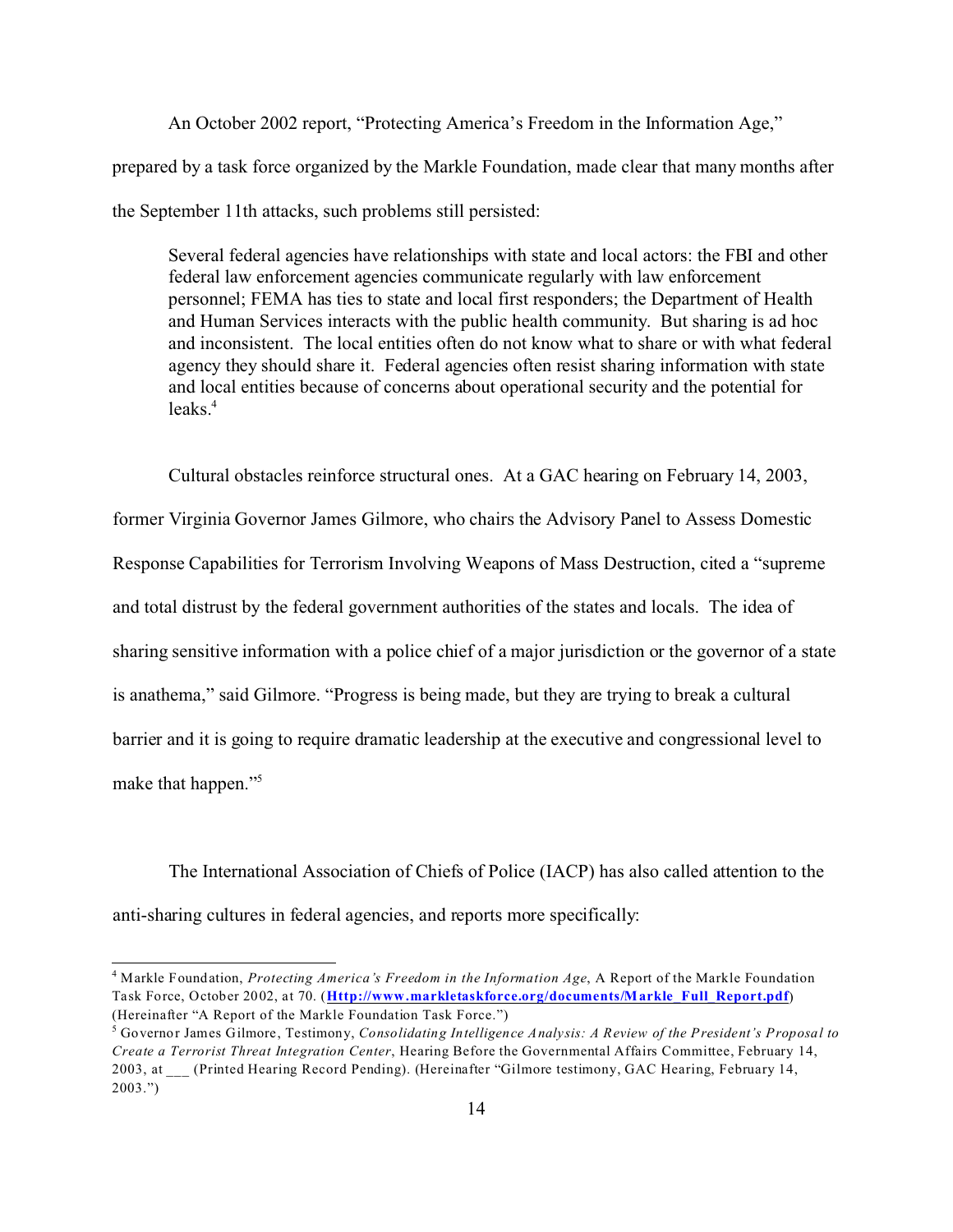In some cases real, and in others only perceived, the hierarchical organization of law enforcement and intelligence agencies … leads to organizational incentives against intelligence sharing and even anti-sharing cultures. At best, the disaggregation of activity means that managers in one agency might not imagine that others would find their intelligence data useful. At worst, the structure creates an "us" versus "them" mentality that stands in the way of productive collaboration.<sup>6</sup>

Clearly, the Bush Administration must provide the aggressive leadership necessary for federal, state, and local governments to meet the challenge of sharing homeland security information with those who need it to secure our nation. As the Markle report noted, the intelligence and other information critical to homeland security "will come from across the country and around the world," and while Washington, D.C. is a "critical node in that network," it is "only one of many." The report states: "To bring together this far-flung community of analysts and operators working directly on the problem is the real challenge."<sup>7</sup> It is a challenge from which we must not shrink.

# **THE ROLE OF THE DEPARTMENT OF HOMELAND SECURITY**

In passing the Homeland Security Act of 2002 (P.L. 107-296) (HAS or Act), Congress recognized the need for focused, sustained, and committed leadership to build better bridges between the federal government and state and local officials. The Act charges the Secretary of

<sup>&</sup>lt;sup>6</sup> International Association of Chiefs of Police Criminal Intelligence Sharing Summit, Report Draft, March 2002, at 5.

<sup>&</sup>lt;sup>7</sup> A Report of the Markle Foundation Task Force, at 11.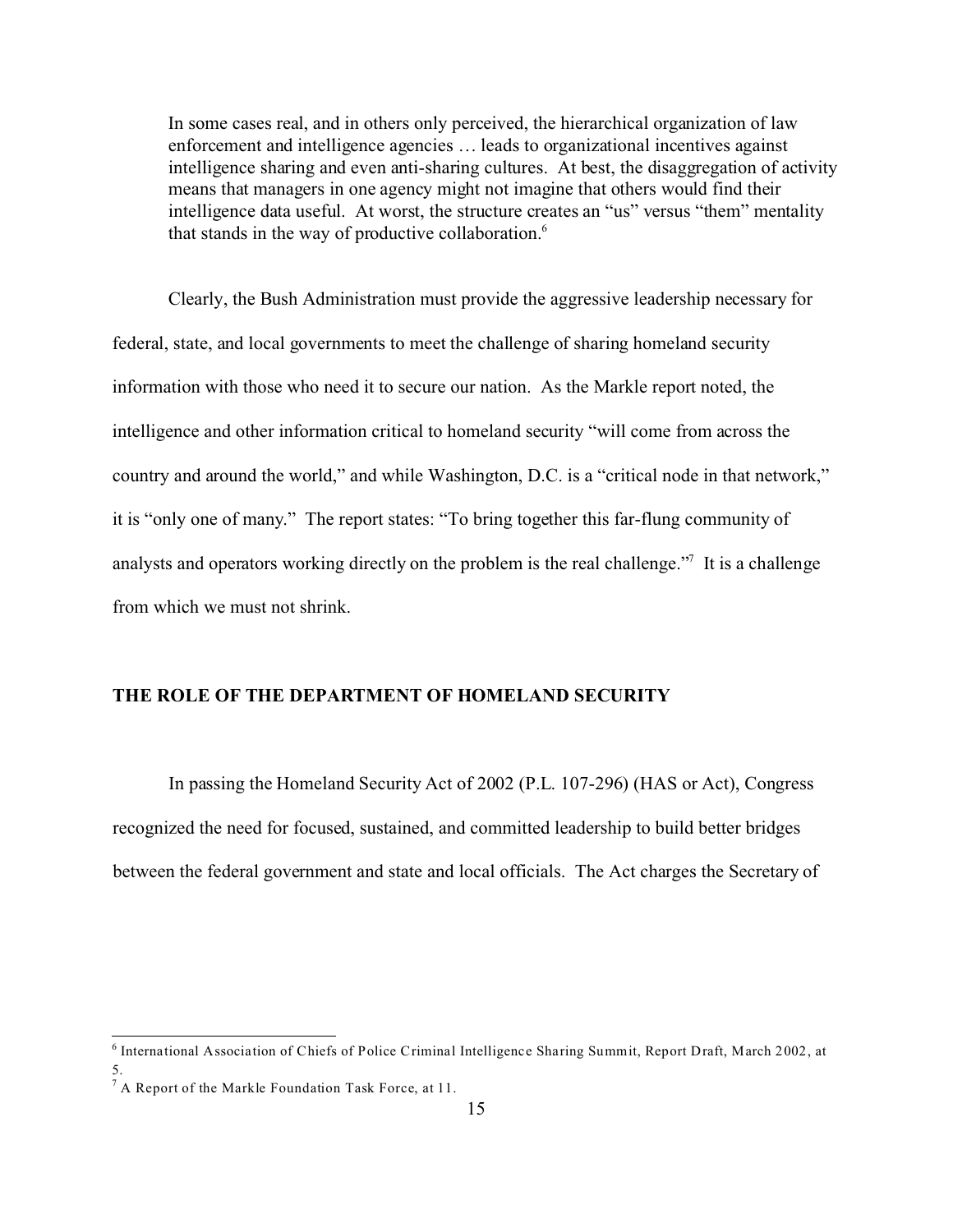Homeland Security with facilitating the sharing of information between the federal government, state and local government personnel, and the private sector.<sup>8</sup>

Three specific mandates in the Act are particularly relevant. First, the HSA establishes an Office of State and Local Government Coordination (OSLGC) in the Office of the Secretary and makes it responsible for: coordinating the activities of the Department relating to state and local government; assessing and advocating for the resources needed by state and local government to implement the national strategy; providing state and local government with regular information, research, and technical support; and developing a process for receiving meaningful input from state and local government to assist the development of the national strategy.<sup>9</sup>

Second, the HSA requires the President to prescribe and implement procedures for federal agencies to share homeland security information with other agencies—including DHS—and with appropriate state and local personnel. These procedures are to address both classified and unclassified information. Each federal agency is required to designate one official to administer these provisions. The President is required to report to Congress on the implementation of these procedures, with recommendations to increase the effectiveness of sharing information between federal, state, and local entities, not later than November 25, 2003.<sup>10</sup> The Bush Administration

 $^8$  Homeland Security Act, Sec. 102 (c); In addition to this requirement, Executive Order 13228 which established the Office of Homeland Security in October 2001 requires the Office to "coordinate the strategy of the executive branch for communicating with the public in the event of a terrorist threat or attack within the United States. The Office also shall coordinate the development of programs for educating the public about the nature of terrorist threats and appropriate precautions and responses." (Executive Order 13228, Sec.3 (i) (October 8, 2001), 66 Fed. R eg. 51812 (October 10, 2001)).

<sup>&</sup>lt;sup>9</sup> Homeland Security Act, Sec. 801.

<sup>&</sup>lt;sup>10</sup> Homeland Security Act, Sec. 892. The Homeland Security Act recognizes the disparate and complex requirements for information in the fight against terrorism. Sec. 892 (b)(1)(2) states: "Under procedures prescribed by the President, all appropriate agencies, including the intelligence community, shall, through information sharing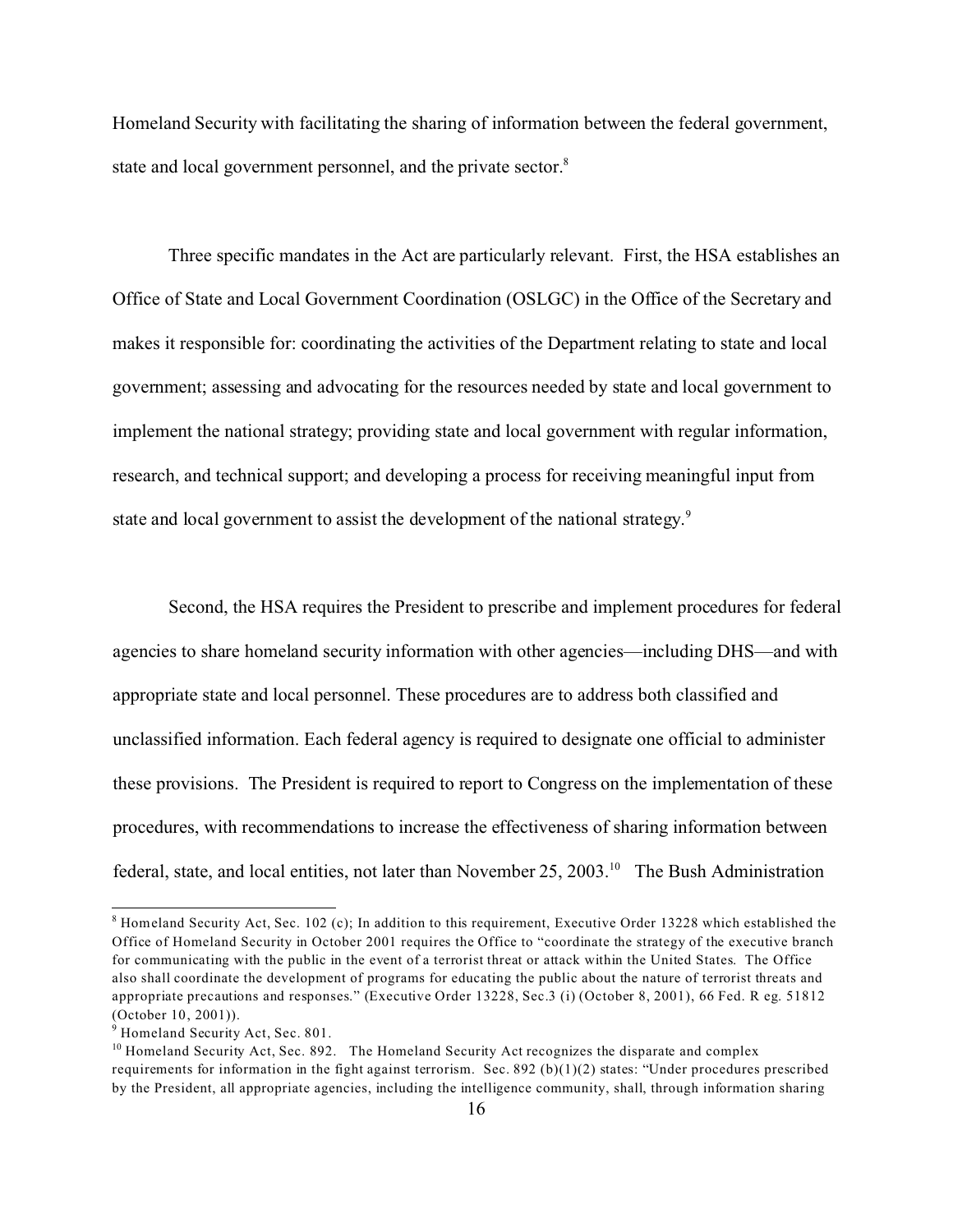first issued an executive order delegating responsibility for prescribing the required procedures on July 29, 2003 – nine months after the Act was passed, and three months before it is to report on its progress to the Congress.<sup>11</sup>

Finally, the HSA also charges the intelligence unit within DHS with broad responsibilities for sharing homeland security information. These include: making recommendations to improve information sharing; administering the Homeland Security Advisory System; exercising primary responsibility for public advisories related to threats to homeland security; and providing advice about appropriate protective measures and counter measures to state and local government agencies and authorities, the private sector, other entities, and the public.

The Information Analysis and Infrastructure Protection Directorate (IAIP) of the new Department was created specifically to establish a central location to integrate, analyze, and disseminate intelligence information related to terrorist threats across all levels of government, especially including state and local governments.<sup>12</sup> The HSA also makes the IAIP responsible for

systems, share homeland security information with Federal agencies and appropriate State and local personnel to the extent such information may be shared, as determined in accordance with subsection (a), together with assessments of the credibility of such information." Each information system shall "(A) have the capability to transmit unclassified or classified information, though the procedures and recipients for each capability may differ; (B) have the capability to restrict delivery of information to specified subgroups by geographic location, type of organization, position of a recipient within an organization, or a recipient's need to know such information; (C) be configured to allow the efficient and effective sharing of information; and (D) be accessible to appropriate State and local personnel."

<sup>&</sup>lt;sup>11</sup> Executive Order 13311, "Homeland Security Information Sharing," (July 29m 2003) assigns to the Secretary of Homeland Security most of the President's responsibilities under Section 892 of the Act. Other functions are delegated to the Attorney General and the Director of Central Intelligence. 65 Fed. Reg. 45149; *see also* http://www.whitehouse.gov/news/releases/2003/07/20030729-10.html.

<sup>&</sup>lt;sup>12</sup> Homeland Security Act, Sec. 201 (d)(8)-(9). The Act makes the Under Secretary for Information Analysis and Infrastructure Protection responsible, among other things, for reviewing, analyzing, and making "recommendations for improvements in the policies and procedures governing the sharing of law enforcement information, intelligence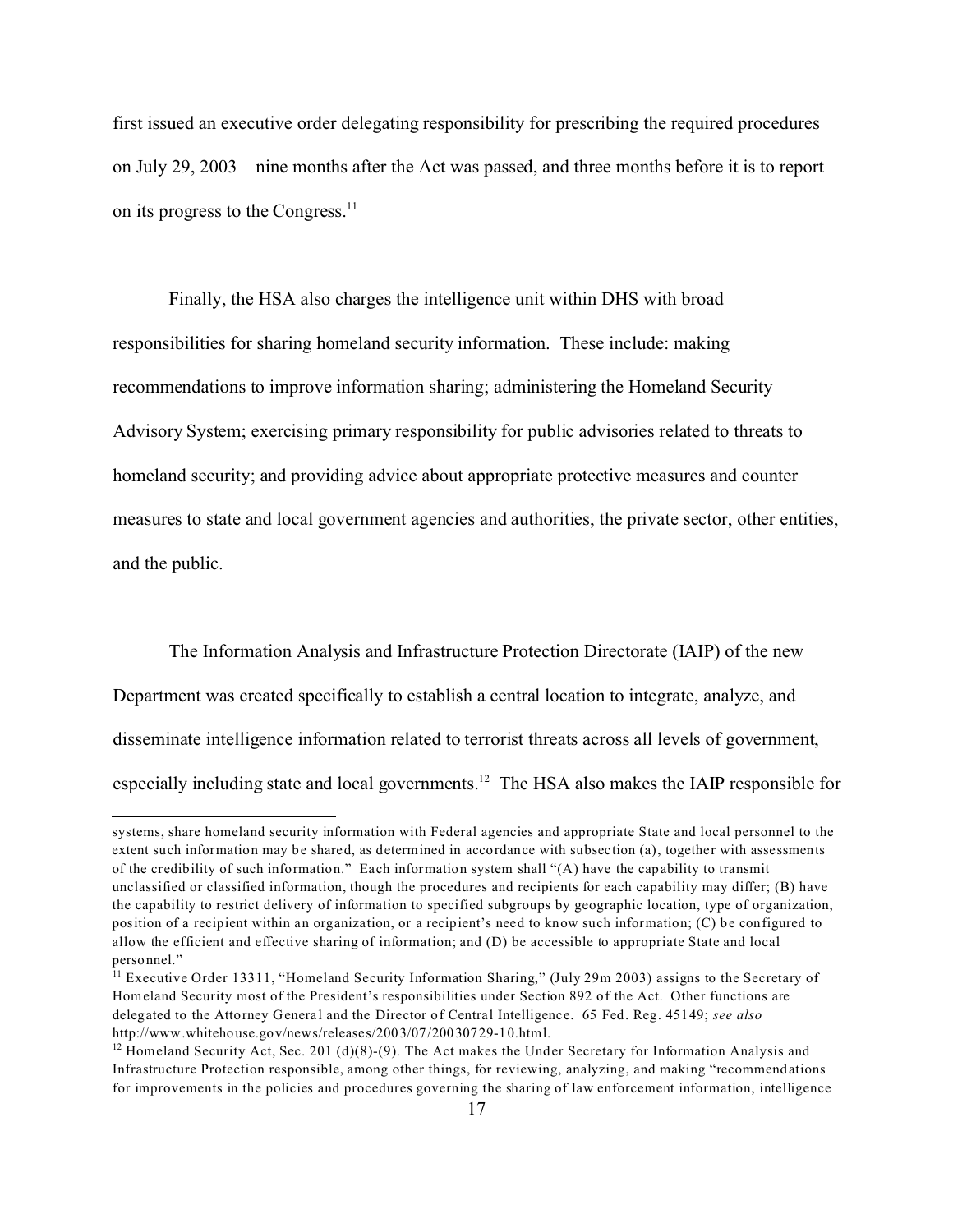"coordinating training and other support to the elements and personnel of the Department, other agencies of the federal government, and state and local governments that provide information to the Department, or are consumers of information provided by the Department, in order to facilitate the identification and sharing of information revealed in their ordinary duties and the optimal utilization of information received from the Department."<sup>13</sup>

Rather than follow the mandate of the HSA and the recommendation of the Joint Inquiry to create an all-sources intelligence center within DHS<sup>14</sup>, the Administration has created a Terrorist Threat Integration Center (TTIC) that reports to the Director of Central Intelligence. Senator Lieberman, among others, has strongly criticized this decision for yielding to current cultural barriers rather than challenging them—and expressed concern that this arrangement may reinforce, rather than break down, information sharing walls with state and local officials. In a letter to President Bush on April 3, 2003, Lieberman wrote: "The fundamental problem is that by placing the TTIC under the command of the Central Intelligence Agency and not the Department of Homeland Security, it will be removed from our government's daily efforts to improve domestic defenses, constrained by cultural and institutional rivalries between the CIA and the

information, intelligence-related information, and other information relating to homeland security within the Federal Government and between the Federal Government and State and local government agencies and authorities." The Under Secretary is also responsible for disseminating, "as appropriate, information analyzed by the Department within the Department to other agencies of the Federal government with responsibilities relating to homeland security, and to agencies of State and local governments and private sector entities with such responsibilities in order to assist in the deterrence, prevention, preemption of, or response to, terrorist attacks against the United States."  $13$  Homeland Security Act, Sec. 201(d)(16).

<sup>14</sup> Senate Select Committee on Intelligence and House Permanent Select Committee on Intelligence Joint Inquiry into the Terrorist Attacks of September 11, 2001, Final Report – Recommendations, December 10, 2002, at 4. The Joint Inquiry recommended that Congress and the Administration "ensure the full development within the Department of Homeland Security of an effective all-source terrorism fusion center that will dramatically improve the focus and quality of counter terrorism analysis and facilitate the timely dissemination of relevant intelligence information, both within and beyond the boundaries of the Intelligence Community."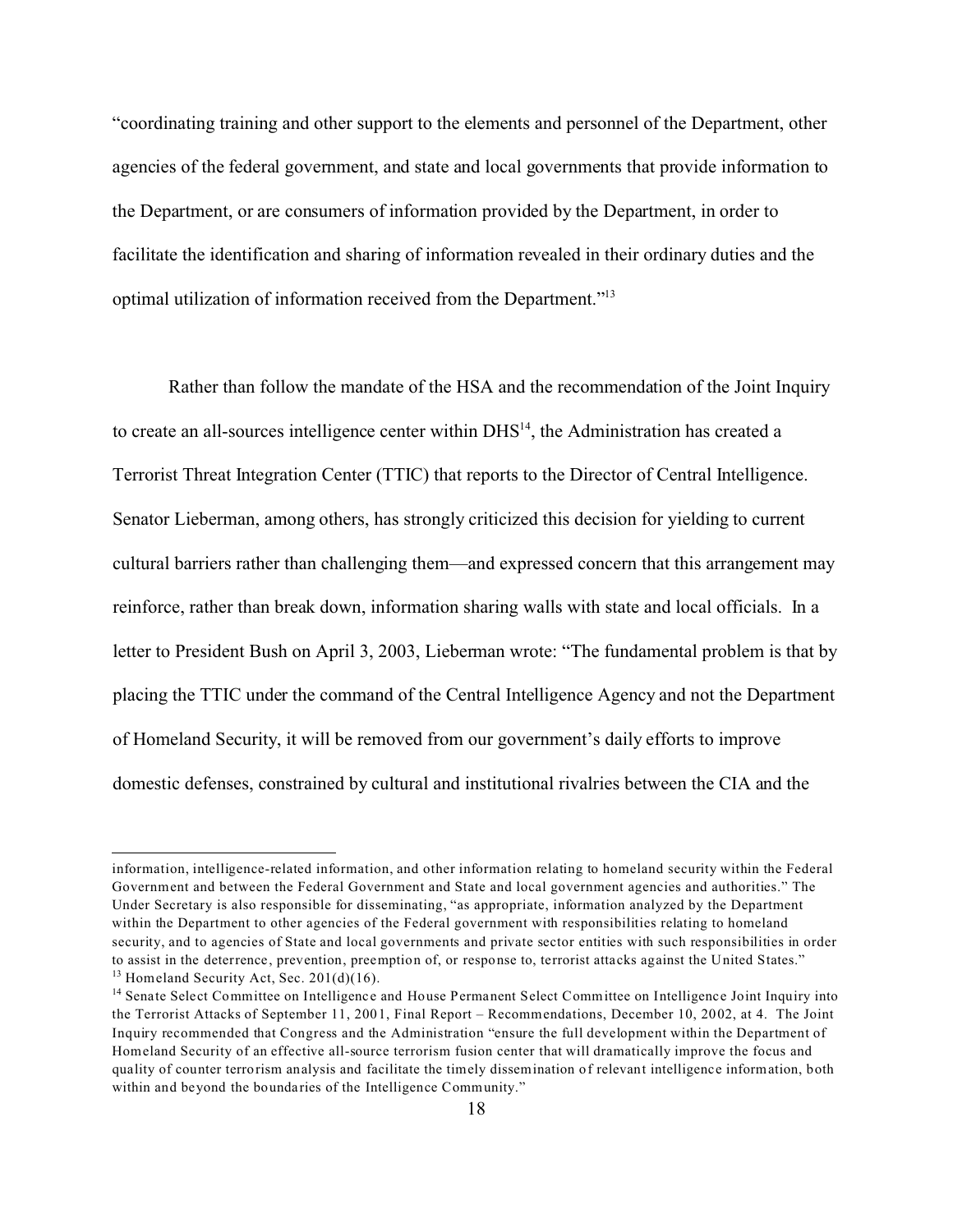FBI, isolated from state and local governments, and unaccountable to the nation's top homeland security official."

Secretary Ridge defended the Administration's decisions relative to TTIC in a letter dated June 17, 2003—but, among other issues, he failed to adequately address one of Senator Lieberman's key concerns: as constituted, the TTIC, under the Director of Central Intelligence, would not effectively incorporate state and local law enforcement into anti-terror intelligence activities. In a response, Senator Lieberman noted that one of the primary lessons from the September 11, 2001 attacks is that individuals outside the intelligence community, and even outside the federal government, might hold crucial pieces to the terrorist puzzle. He added, "we will have a much better chance of stopping attacks if the threat analysis center effectively integrates and utilizes the knowledge, skills, and information of those [including state and local law enforcement] outside the intelligence community."<sup>15</sup> The provisions in the HSA demonstrate Congress' intent to create a new paradigm of information sharing between the federal government and state and local agencies and officials.

In addition to the HSA, the President's National Strategy for Homeland Security, the National Strategy to Secure Cyber Space, and the National Strategy for the Physical Protection of Critical Infrastructures and Key Assets also acknowledge the importance of information sharing and identify key responsibilities for DHS. For example, the National Strategy for Homeland

<sup>&</sup>lt;sup>15</sup> Joseph I. Lieberman, Letter to Secretary Tom Ridge, July 1, 2003.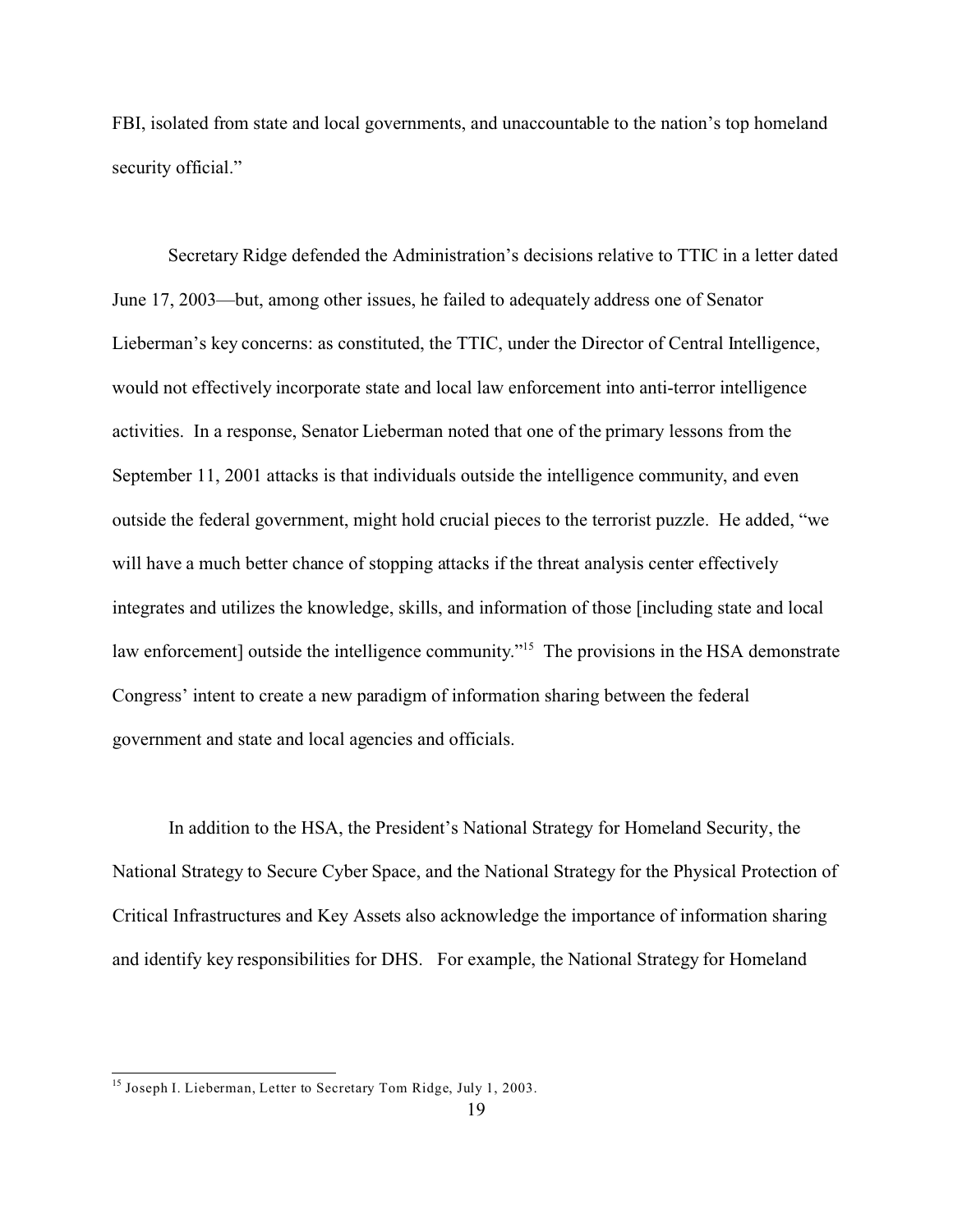Security cites the need for DHS to "integrate information sharing across state and local governments, private industry, and citizens."<sup>16</sup>

To solve these information challenges, federal officials must be held accountable for overcoming traditional thinking that places federal agencies "at the top" of the hierarchal organizational pyramid with non-federal agencies viewed as untrustworthy or otherwise not suited to be full partners in the effort to secure the nation. Organizational incentives against intelligence sharing must be swiftly identified and discarded. Perhaps most important, as Congress clearly intended, the President, the Secretary of Homeland Security, and other senior administration officials must provide the leadership necessary to ensure that barriers to sharing information are systematically overcome.

# **AN URGENT AGENDA FOR REFORM: STATE AND LOCAL INFORMATION NEEDS AND HOW TO MEET THEM**

#### **A Place at the Table**

<sup>&</sup>lt;sup>16</sup>Office of Homeland Security, *National Strategy for Homeland Security*, July 2002, at 57. See also General Accounting Office, *Homeland Security: Information Sharing Responsibilities, Challenges, and Key Management Issues*, Testimony of Robert F. Dacey and Randolph C. Hite Before the Committee on Government Reform, House of Representatives, May 8, 2003, at 25-26 (GAO-03-715T) (discussing the information-sharing responsibilities for DHS identified by each of the national strategy documents).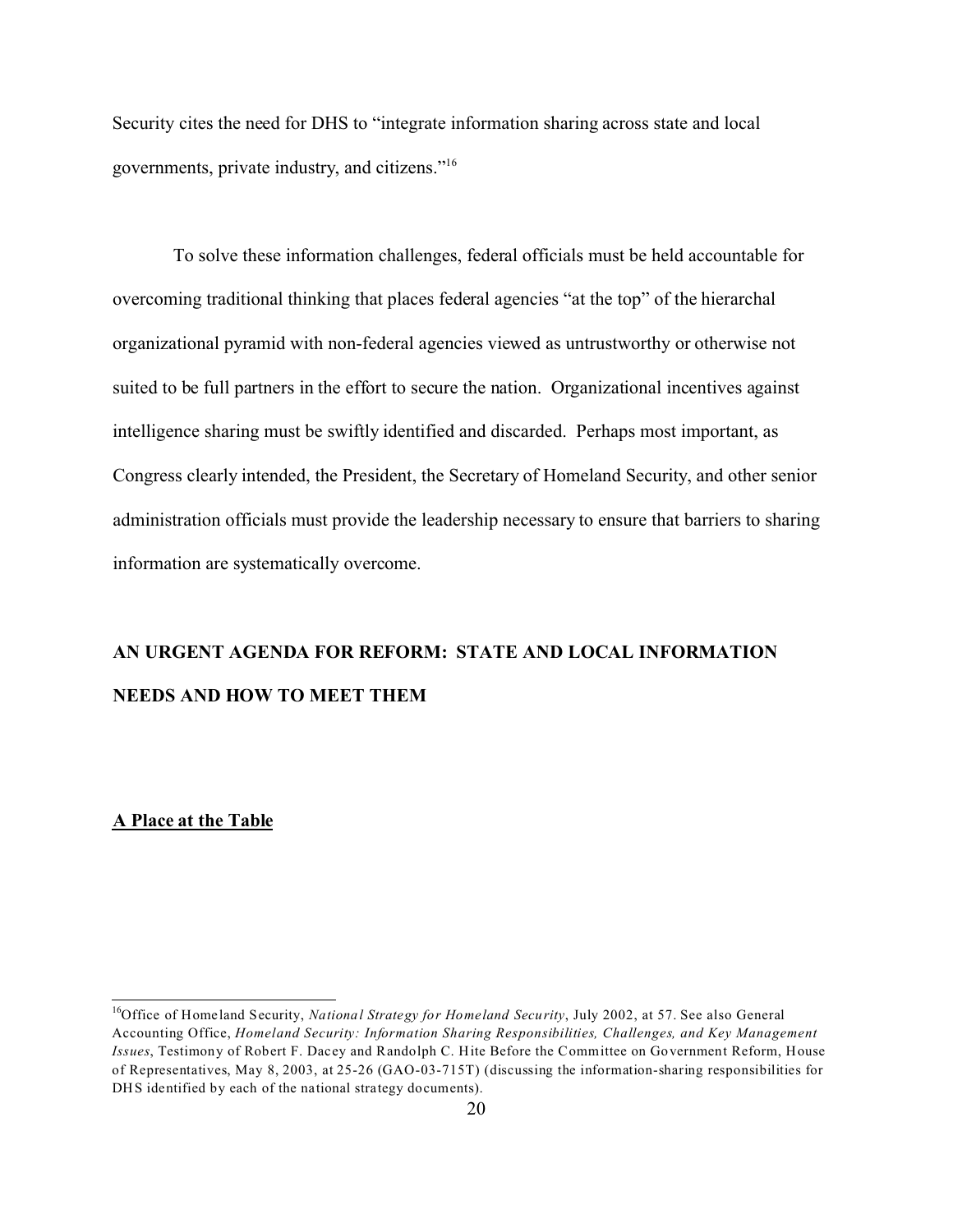Governors, mayors, county officials, law enforcement officers, fire officials, medical, emergency management officials, and public health officials have general information needs in common, but also many demands that diverge significantly. For this reason, the Secretary must first and foremost ensure that state and local officials are fully included in the Department's decision-making process. Indeed, state and local officials told us that what they want most is to have a seat at the table as the Administration grapples with homeland security protection.

For example, Major General Timothy Lowenberg, the Adjutant General of the State of Washington and the State's homeland security director, said that while he was included in discussions that helped shape the initial, broad national homeland security strategy (which the Administration released in July 2002), he had not been consulted in the development of subsequent strategies on physical infrastructure security and cyber security, which were released in February 2003. Expressing a common refrain among those interviewed by Committee staff, Lowenberg said, "The only way the procedures [for information sharing] will be meaningful is if they bring us in." $17$ 

"Bringing them in" means more than occasional conference calls or interaction with federal officials based on personal relationships.State and local homeland security professionals interviewed by GAC staff emphasized the need for systematic and institutionalized communication and cooperation with federal officials. Yet these officials—especially law enforcement officers—more often credited personal relationships with federal officials (where

<sup>&</sup>lt;sup>17</sup> Staff Interview with Timothy Lowenberg, Adjutant General State of Washington, February 25, 2003 ("Lowenberg February 2003 Interview").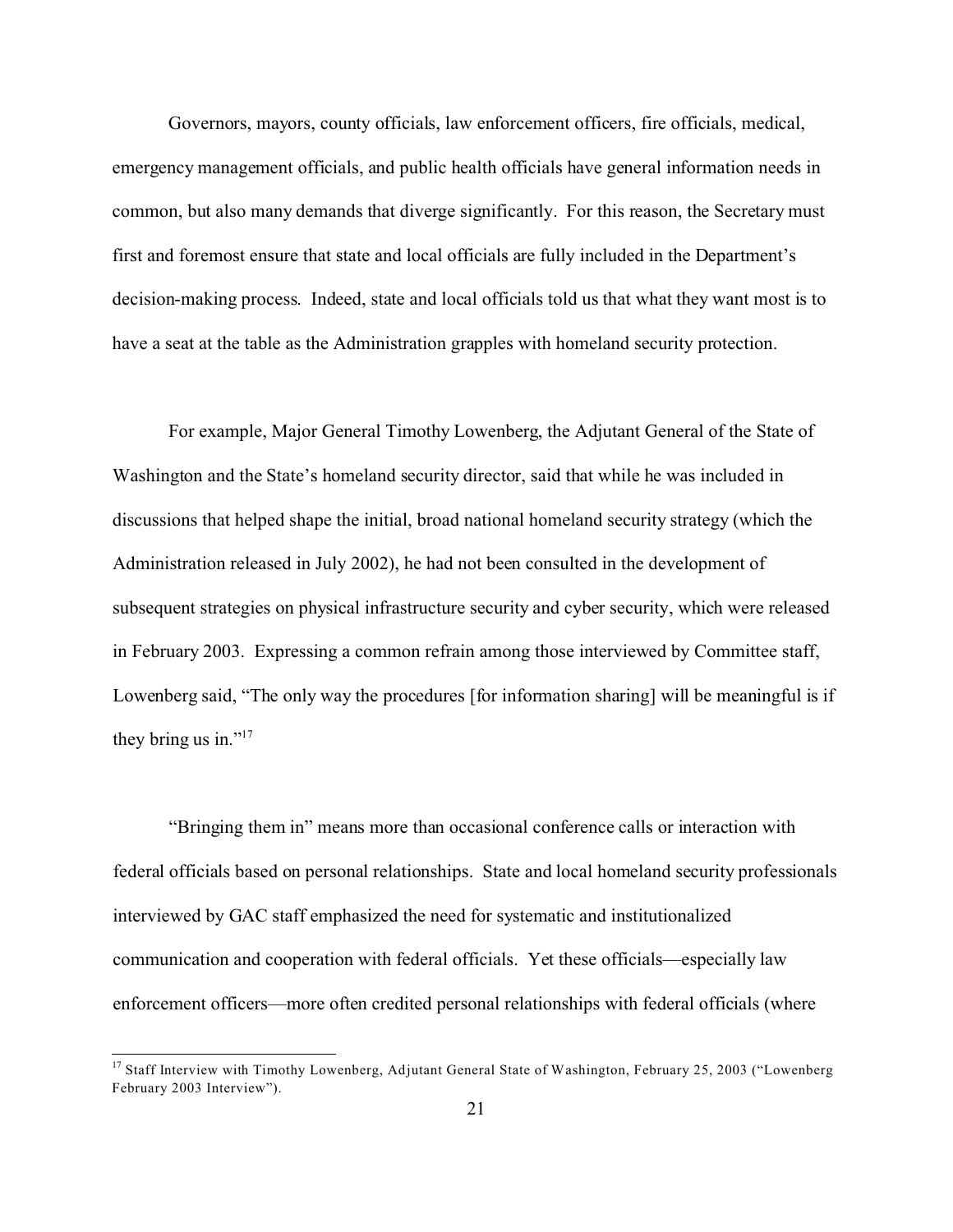they existed) rather than any well-developed system for sharing information with facilitating their exchange of information with the federal government to date.<sup>18</sup> This is consistent with the findings of a November 2002 forum of federal and state law enforcement officials convened by the Police Executive Research Forum, a non-profit organization of law enforcement professionals. Participants in the forum "acknowledged that barriers to information exchange exist in all law enforcement agencies, and at every level," and emphasized the importance of making information sharing strategies intrinsic to organizations, not based on personal relationships.<sup>19</sup>

#### **Timely Threat and Watch List Information**

Localities and states need reliable and timely information about terrorist threats, about individuals on federal terrorist watch lists, as well as about the investigations of suspected terrorists within their jurisdictions.

Local law enforcement officials with whom GAC staff spoke described examples of being left out of the intelligence and information loop. Sheriff Ralph Ogden of Yuma County, Arizona, said he receives far too little information from federal intelligence on threats to specific targets or facilities in his jurisdiction.<sup>20</sup> Sheriff David Huffman of Catawba County, North

<sup>&</sup>lt;sup>18</sup> Staff Interview with John Skinner, Director, Intelligence Section, Baltimore Police Department, February 12, 2003 ("Skinner Interview"); Staff Interview with Karen Walton, Chief Operating Officer and other officials, New Haven, CT, March 5, 2003 ("Walton Interview); Staff Interview with Benjamin Barnes, Director, Office of Public Safety, Health & Welfare, Stamford, CT, Interview, March 7, 2003.

<sup>19</sup> Gerald R. Murphy and Martha R. Plotkin, Police Executive Research Forum, *Protecting Your Community From Terrorism: The Strategies for Local Law Enforcement Series,* March 2003, at 7.

<sup>&</sup>lt;sup>20</sup> Staff Interview with Ralph Ogden, Sheriff, Yuma County, Arizona, February 24, 2003 ("Ogden Interview").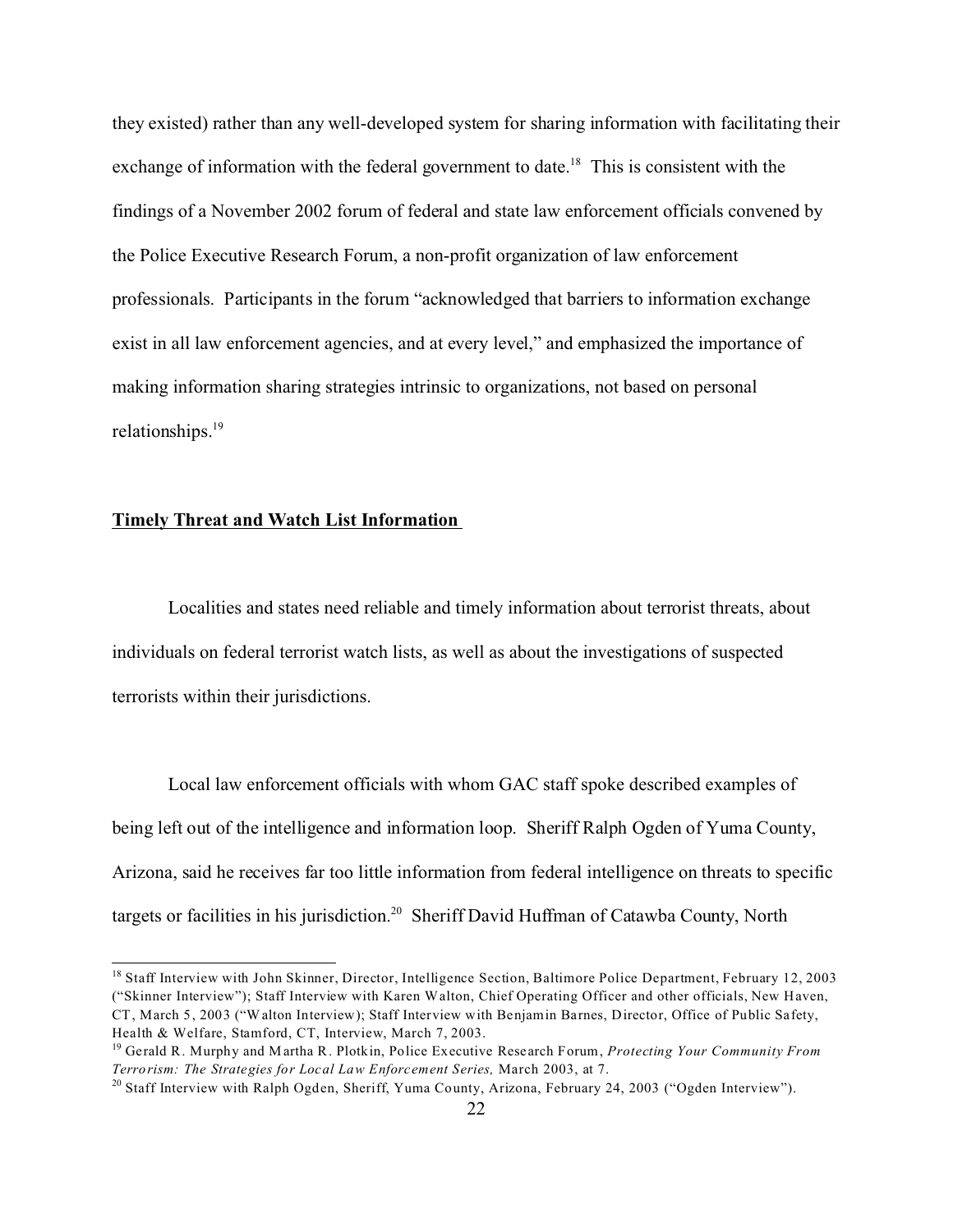Carolina told staff: "We need the details of the particular incident that caused the [terrorist threat] alert to be given in the first place."<sup>21</sup>

Major General Lowenberg of Washington State told GAC staff that he too lacked sufficient intelligence and threat information from the federal government.<sup>22</sup> Just as importantly, Lowenberg explained that state public health officials especially lack secure methods to communicate with the federal government. For example, he explained that, were the Centers for Disease Control or the Plum Island Animal Disease Center to confirm the presence of a plague, there would be no way to communicate that information to states except through open source, unsecured transmission methods. He said that, to date, there simply has been "no provision" —in terms of prioritization or resource allocation—for a secure communications infrastructure to share information about such biothreats with public health officials.<sup>23</sup>

Some of the most vital streams of information to which state and local officials are not now privy are the twelve terrorism watch lists separately maintained by the State Department and eight other federal agencies. Watch lists are basically automated databases—supported by analytical capabilities—that contain a wide variety of identifying data such as name, date of birth, and biographical data about suspected terrorists.  $24$  When utilized effectively, watch lists can be effective tools to keep terrorists out of our country or find them once they are inside our borders.

<sup>&</sup>lt;sup>21</sup> Staff Interview with David Huffman, Sheriff, Catawba County, North Carolina, February 25, 2003.

 $22$  Lowenberg February Interview, at note 17 above.

<sup>&</sup>lt;sup>23</sup> Staff Interview with Timothy Lowenberg, Adjutant General State of Washington, May 20, 2003 ("Lowenberg May 2003 Interview").

<sup>24</sup> General Accounting Office, Report (GAO-03-322), *Information Technology: Terrorist Watch Lists Should Be Consolidated to Promote Better Integration and Sharing,* April 2003, at 3. (Hereinafter "GAO Report, Information Technology: Terrorist Watch Lists Should Be Consolidated to Promote Better Integration and Sharing")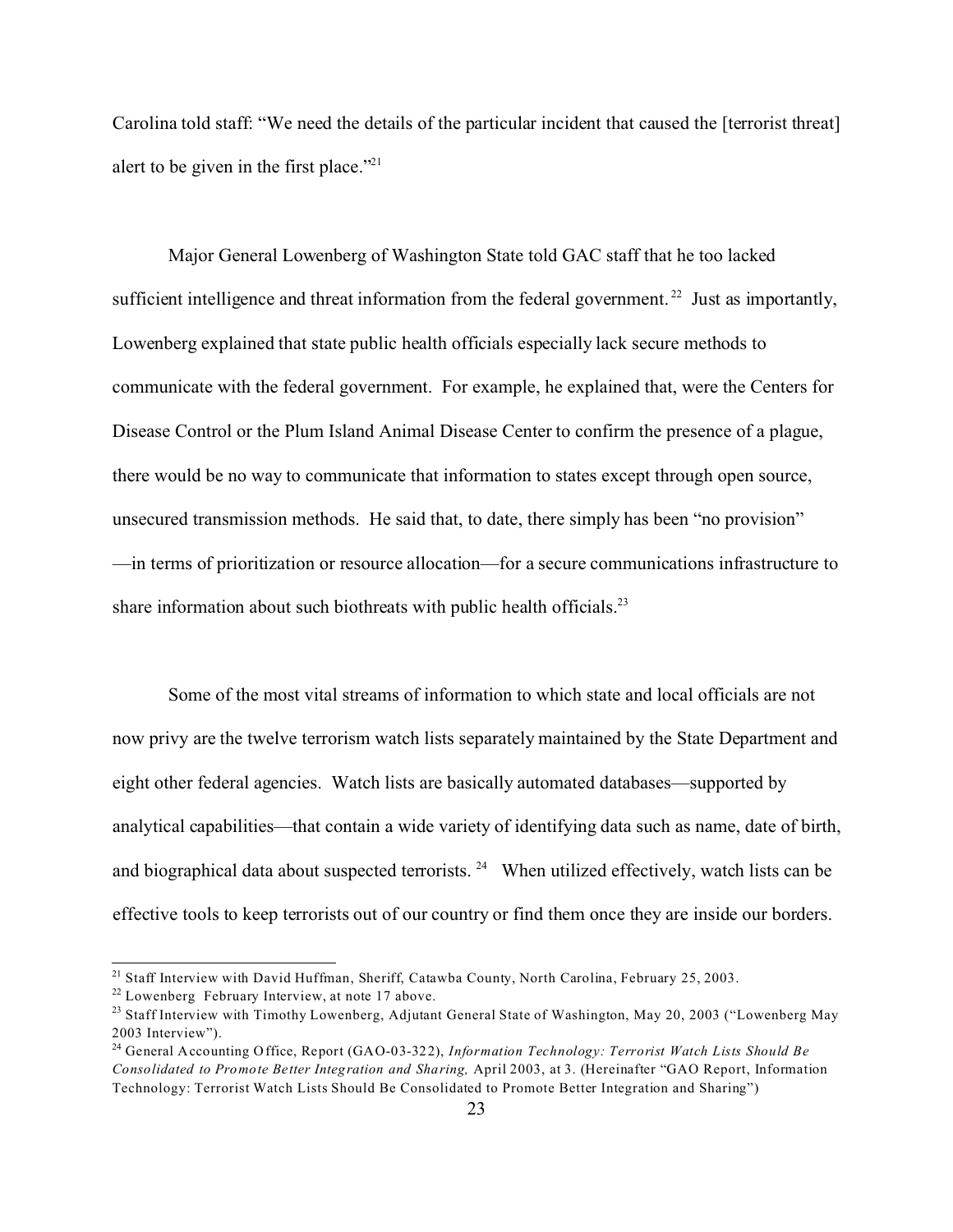In fact, we know today that two of the 19 September 11th hijackers should have been placed on the watch list as long as 20 months before the attacks.

However, as they are currently constituted, local officials cannot efficiently assess these databases to detect potential terrorists once they may be within America's borders. The reason is simple: nearly two years after September 11, the Bush Administration has yet to consolidate and integrate the watch lists maintained by different agencies, much less systematically share the information on them with appropriate state and local officials. Consequently, when making routine stops, police officers cannot search a consolidated federal watch list to determine whether an individual is suspected of terrorism.

In an April 2003 briefing on the efforts to consolidate the information on these lists and make them available to local law enforcement agencies, GAC staff was informed that the Administration has yet to even make a formal policy decision to consolidate the lists—despite the fact that CIA Director George Tenet testified to Congress twice, in June and October of last year, that a national watch list center was being created that would correct the failures and lapses of the past.<sup>25</sup>

An April 30, 2003 report by the General Accounting Office (GAO) confirmed the lack of progress. GAO said that much of the data contained in the watch lists is still not being shared among federal agencies, much less with state and local law enforcement agencies. GAO found

<sup>&</sup>lt;sup>25</sup> George Tenet, Written Testimonies, Senate Select Committee on Intelligence and House Permanent Committee on Intelligence Joint Inquiry into the September 11, 2001 Terrorist Attacks, June 18, 2002 and October 17, 2002.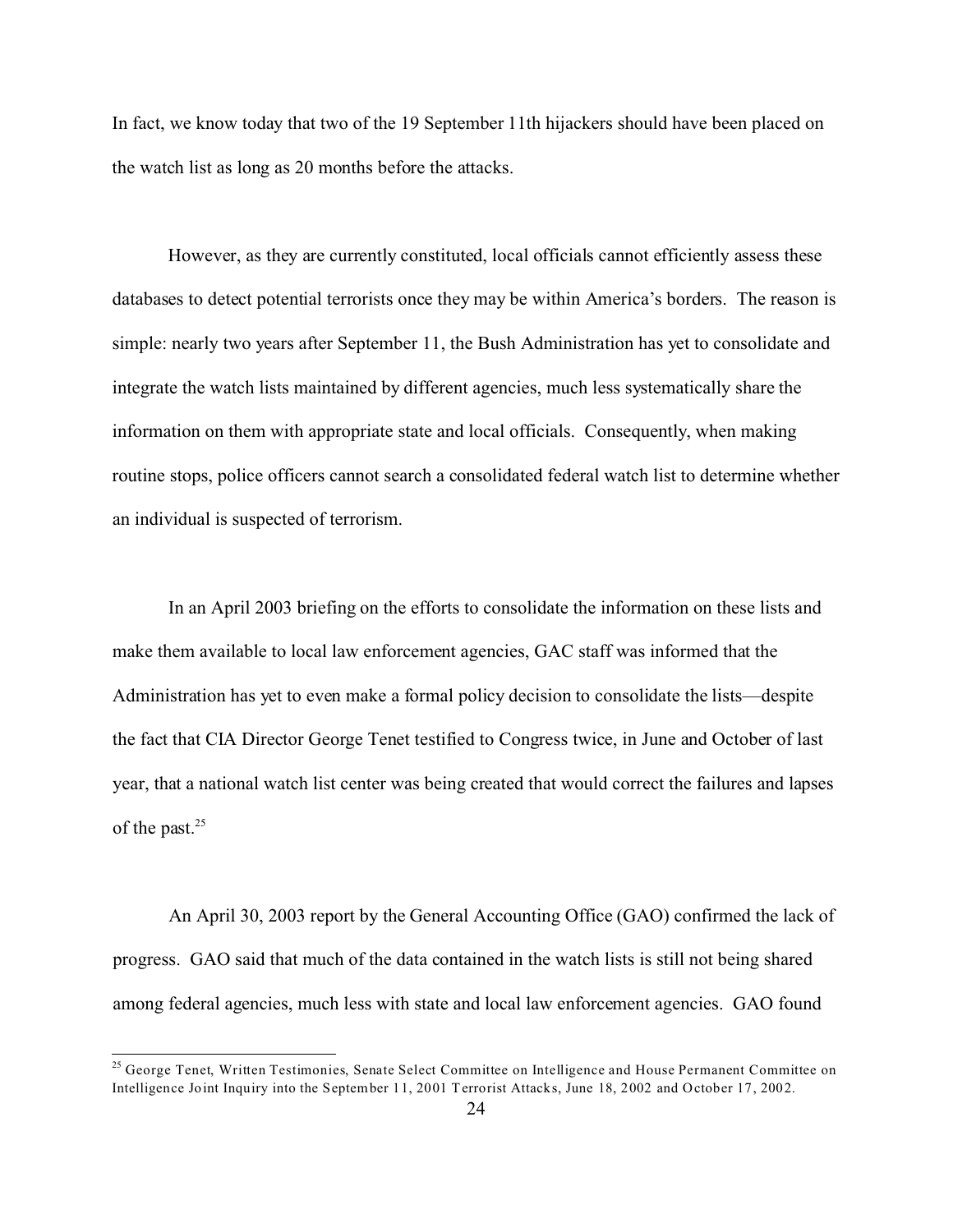that terrorist watch lists compiled by nine federal agencies are frequently incompatible with one another and cannot be merged or compared easily. In addition, GAO stated that the agencies reported that they received no direction from the White House Office of Homeland Security identifying the needs of the government as a whole in this area. As a result, "federal agencies do not have a consistent and uniform approach to sharing watch list information."<sup>26</sup> In July 2003, a senior Administration official reported to GAC Minority staff that there had been no progress towards consolidating the watch lists.

To protect the American people, state and local officials need access to this information—and from a single source. For example, Sheriff Ogden said he needs a "clearinghouse for federal databases, a one-stop-shop" where he can get information about deportations, prosecutions, and apprehensions by the Border Patrol. Now, he and other local law enforcement officials around the country have to try and access many different databases. However, they need the ability to find out immediately if someone who has been stopped in their jurisdiction is of interest to other agencies. $27$ 

#### **Two-Way Flow**

Local officials can and must be much more than recipients of information. Our 650,000 law enforcement officers nationwide should be leveraged by the federal intelligence and law enforcement authorities as hunters and gatherers of intelligence—as "force-multipliers." After

<sup>26</sup> GAO Report, *Information Technology, Terrorist Watch Lists Should Be Consolidated to Promote Better Integration and Sharing*, note 24 above, at 17.

<sup>&</sup>lt;sup>27</sup> Ogden Interview, at note 20 above.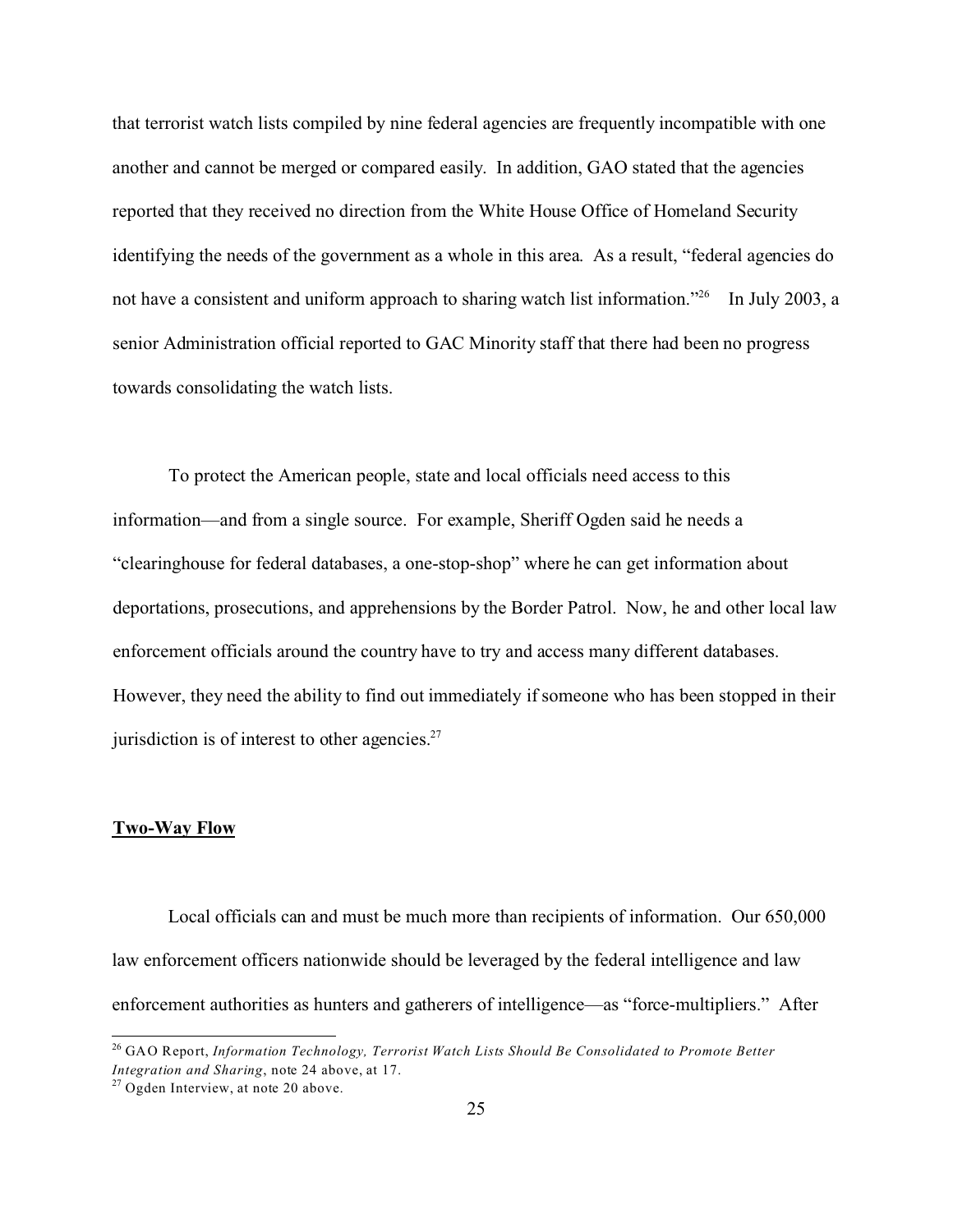all, these local officials know the people and vulnerabilities within their communities; they know the norms and consequently understand what is not normal; and they encounter individuals during routine activities that may also be of legitimate interest to federal agencies. Any successful information sharing strategy, therefore, must focus both on pushing vital counter terrorism intelligence and information quickly and effectively upstream from the thousands of state and local officials to the feds, as it does sending data downstream.

Yet, several officials told us there is currently no effective mechanism allowing hundreds of thousands of local law enforcement officials to systematically provide information to or receive information from the federal government. To fix this serious flaw, in February Senator Lieberman called for the establishment of a 24-hour operations center in each state that would serve as a conduit for sending information from local officials to the federal government and back—a suggestion made by James Kallstrom, formerly a 28-year veteran of the FBI and currently senior executive vice president at MBNA Bank America and Senior Advisor for Counter Terrorism to the Governor of New York. Kallstrom contends that the vast majority of the nation's local law enforcement officers "are virtually not a part of the war against terrorism."<sup>28</sup>

To facilitate communication with local law enforcement, the FBI has established some 66 Joint Terrorism Task Forces (JTTFs) around the country, which typically consist of representatives of federal, state, and local law enforcement agencies working together to deter,

<sup>&</sup>lt;sup>28</sup> Staff Interview with James Kallstrom, Senior Advisor for Counter Terrorism to the Governor of New York, February 27, 2003 ("Kallstrom Interview").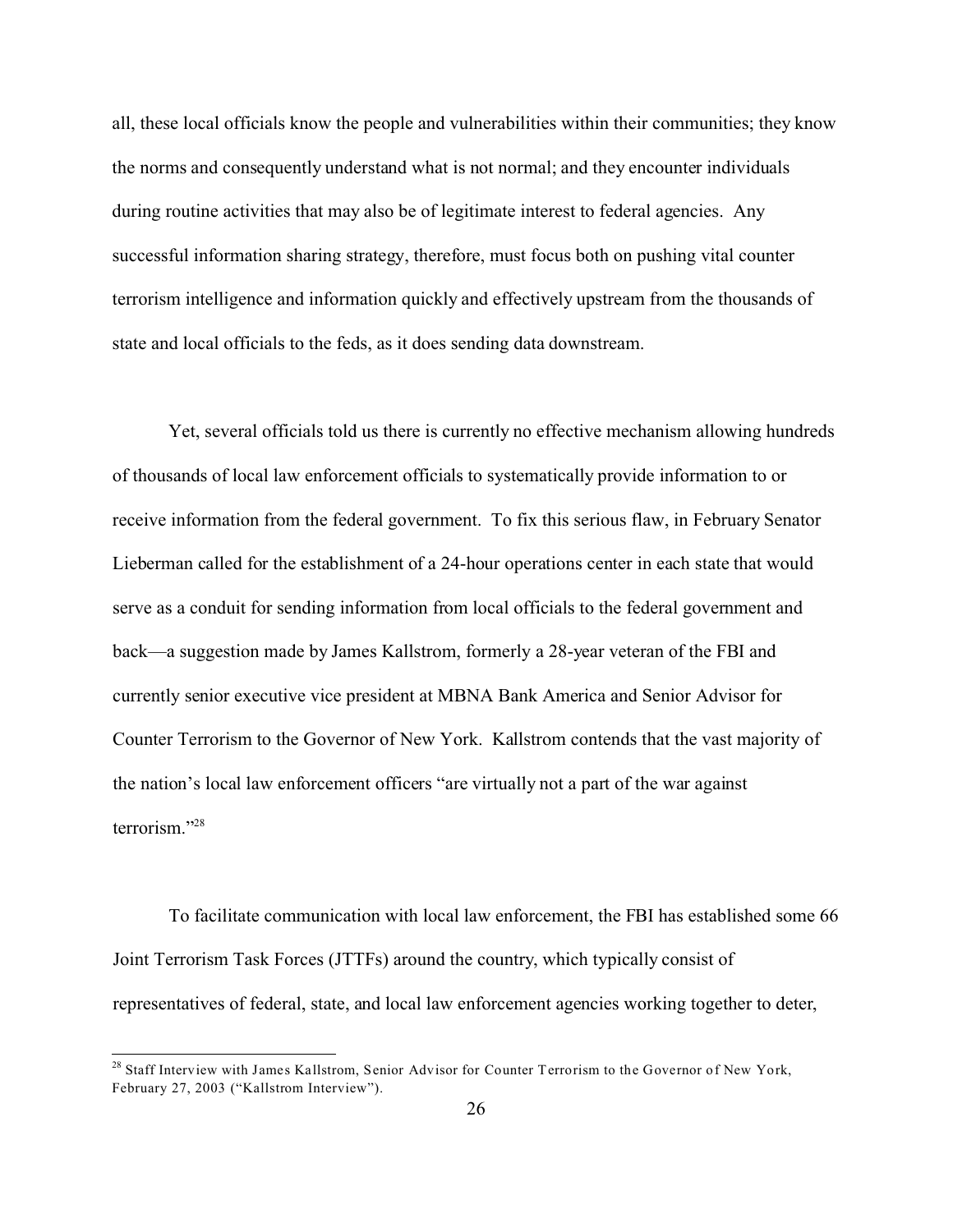counter, or respond to acts of terrorism. The JTTFs play an important role in allowing law enforcement information to be exchanged and investigations to be coordinated across different jurisdictions and levels of government. However, GAC staff was informed by some officials that while JTTFs are useful, they do not provide information to many state and local law enforcement officials who are critical in the war against terrorism. JTTFs are not helpful to many of the police officers who must be engaged in combating terrorism because the classified information JTTFs handle cannot be shared with those who lack security clearances; and systems to declassify, where appropriate, and share the information are not in place.

For example, in New York State, JTTFs include about 250 police officers. However, approximately 69,000 others are not part of the task forces. Kallstrom believes that we need to "train and provide relevant information to the rest of the cops." He said that nationally, "we're not asking or tasking or allowing 99.9% of police to have any impact in counter terrorism."<sup>29</sup>

The federal government must also take steps to facilitate the flow of homeland security information among other jurisdictions. Terrorist attacks pay no heed to distinctions or boundaries between state and local jurisdictions. However, to protect the public, state and local governments must overcome walls of separation among themselves. For example, Major General William Cugno, the Adjutant General of Connecticut who has lead agency responsibility for developing and coordinating counter terrorism and domestic preparedness for the State, said that even though Connecticut is next to New York, there is currently no forum where officials of

<sup>29</sup> Kallstrom Interview, at note 28 above.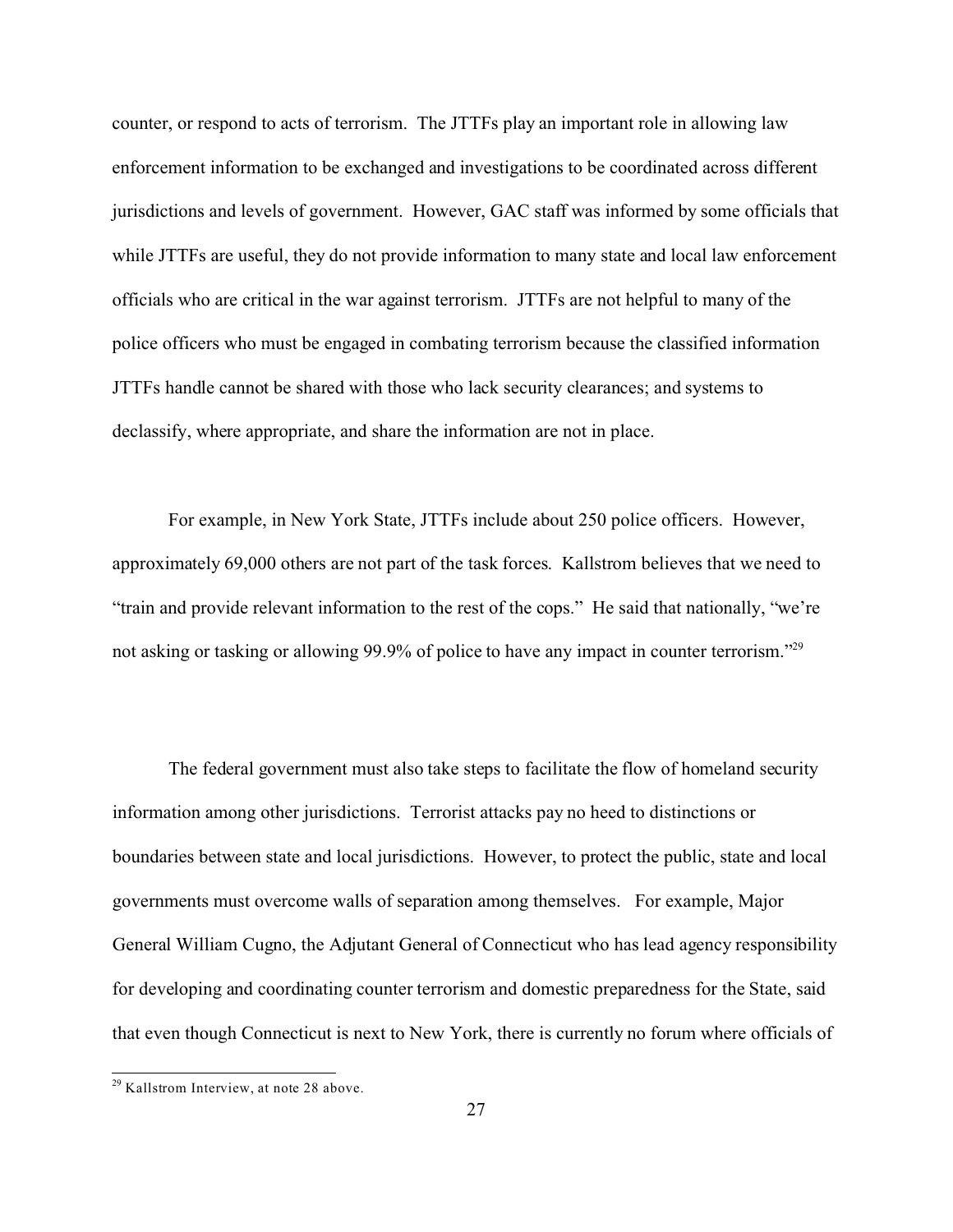the two states can systematically share emergency operations and management information. Although both states participate in and share information through national organizations, such as the National Emergency Management Association and the Adjutant General's Association, Cugno said more direct participation and interaction is lacking. He noted, for example, that while Connecticut would be greatly affected by an evacuation of New York City, there are no coordinated efforts, resources, or requirements that would include Connecticut in New York's evacuation planning.<sup>30</sup> With over 50,000 state and local jurisdictions in America, the task of coordinating various domestic defense information requirements demands strong federal leadership.

The Markle Foundation recommends establishing task forces that include "all key actors from the federal, state and local governments and the private sector to facilitate local, real and virtual communities" and a central leadership role for the DHS.<sup>31</sup> The report states:

First, states must begin organizing themselves to gather and share information more effectively. Second, the federal government needs one entity responsible for coordinating its role in this effort. … There currently is no coordinated strategy in the federal government for interaction with state and local entities.<sup>32</sup>

A critical need is for mechanisms to ensure that state and local jurisdictions do not waste precious time and resources by unnecessarily reinventing the wheel. For example, Jack Weiss, a Los Angeles City Councilman, told GAC staff that local officials are often left to figure out complex homeland security challenges without the benefit of knowing what is happening in other

 $30$  Staff Interview with William Cugno, Adjutant General State of Connecticut, May 29, 2003.

 $31$  A Report of the Markle Foundation Task Force, note 4 above, at 51.

<sup>32</sup> *Id* at 75.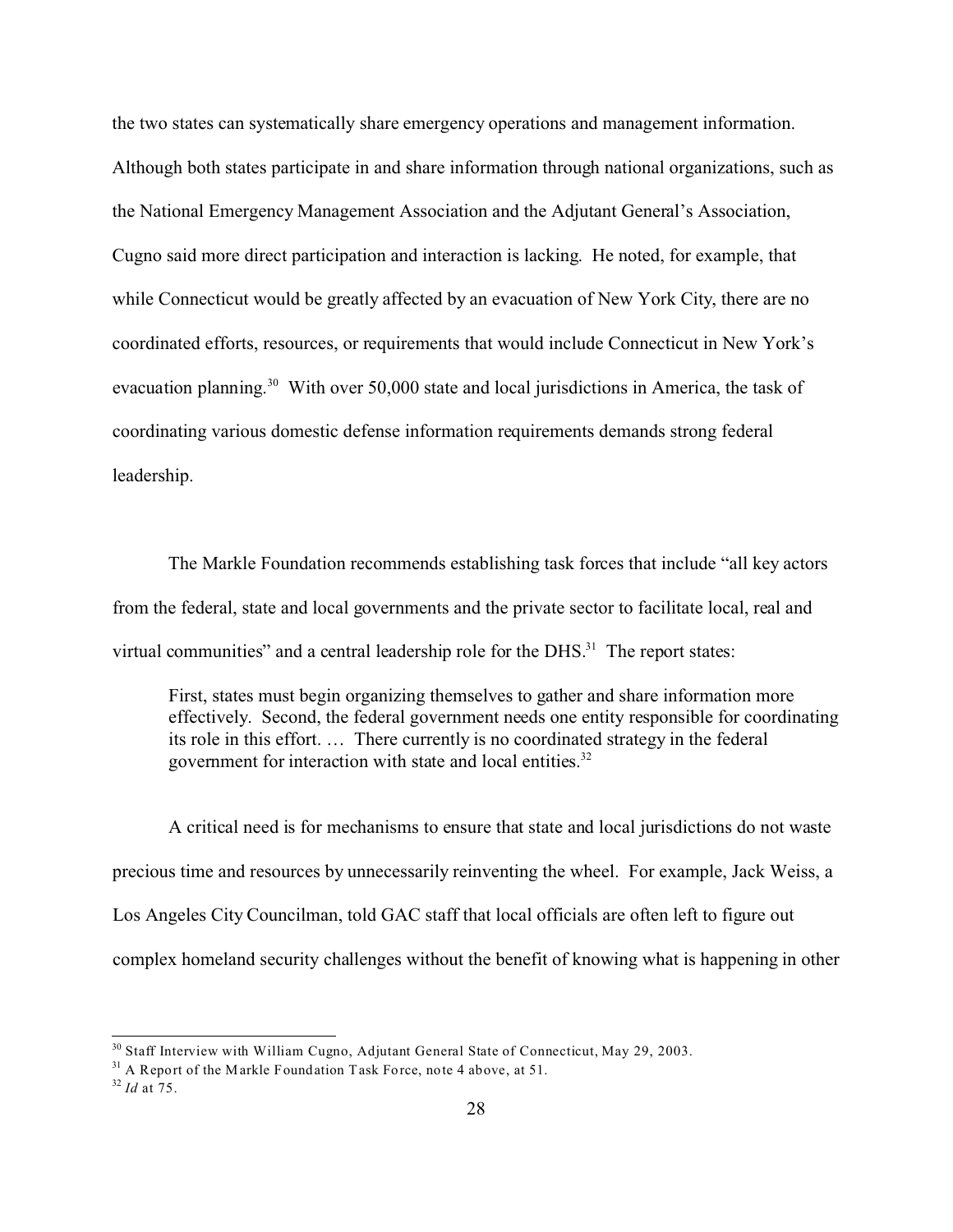areas. He believes OSLGC at DHS should help overcome this challenge by actively facilitating the sharing of best practices.<sup>33</sup>

#### **Security Clearances**

The challenge of sharing homeland security information with state and local officials cannot be met without dramatic changes in the procedures the government now uses to grant security clearances. The security clearance process—designed to determine access on a need to know basis to classified national security information—has been focused mostly on federal employees, applicants, and contractors. Until now, state and local officials haven't had a significant place in the process. But the war on terrorism has changed the landscape. According to the Congressional Research Service (CRS), addressing this new situation means providing official security clearances for non-federal officials and elected public officials at any level as standard policy, requirements that are "unprecedented in their scope."<sup>34</sup> A report by CRS explains:

Because of the absence of standardized security clearance requirements, high-ranking state and local public officials – mayors, municipal chiefs of police, county executives, sheriffs, and even governors, in some instances – have been denied certain information; and those who have received it may not have been able to share it with their colleagues, even officials who otherwise outranked or supervise them. This condition has existed, in large part, because their need for classified national security information has been narrow

<sup>&</sup>lt;sup>33</sup> Staff Interview with Jack Weiss, Los Angeles City Councilman, February 5, 2003. Some of the other officials with whom GAC staff spoke noted that some best practices information was already being collected by disparate organizations, including police and firefighters' associations and the National Governors Association's Center for Best Practices. OSLGC could play an important role in pulling this information together in one place.

<sup>34</sup> Frederick M. Kaiser, Congressional Research Service, *Access to Classified Information: Seeking Security Clearances for State and Local Officials and Personnel*, will appear in Government Information Quarterly, Summer 2003. (Hereinafter "Frederick M. Kaiser, CRS, *Access to Classified Information*")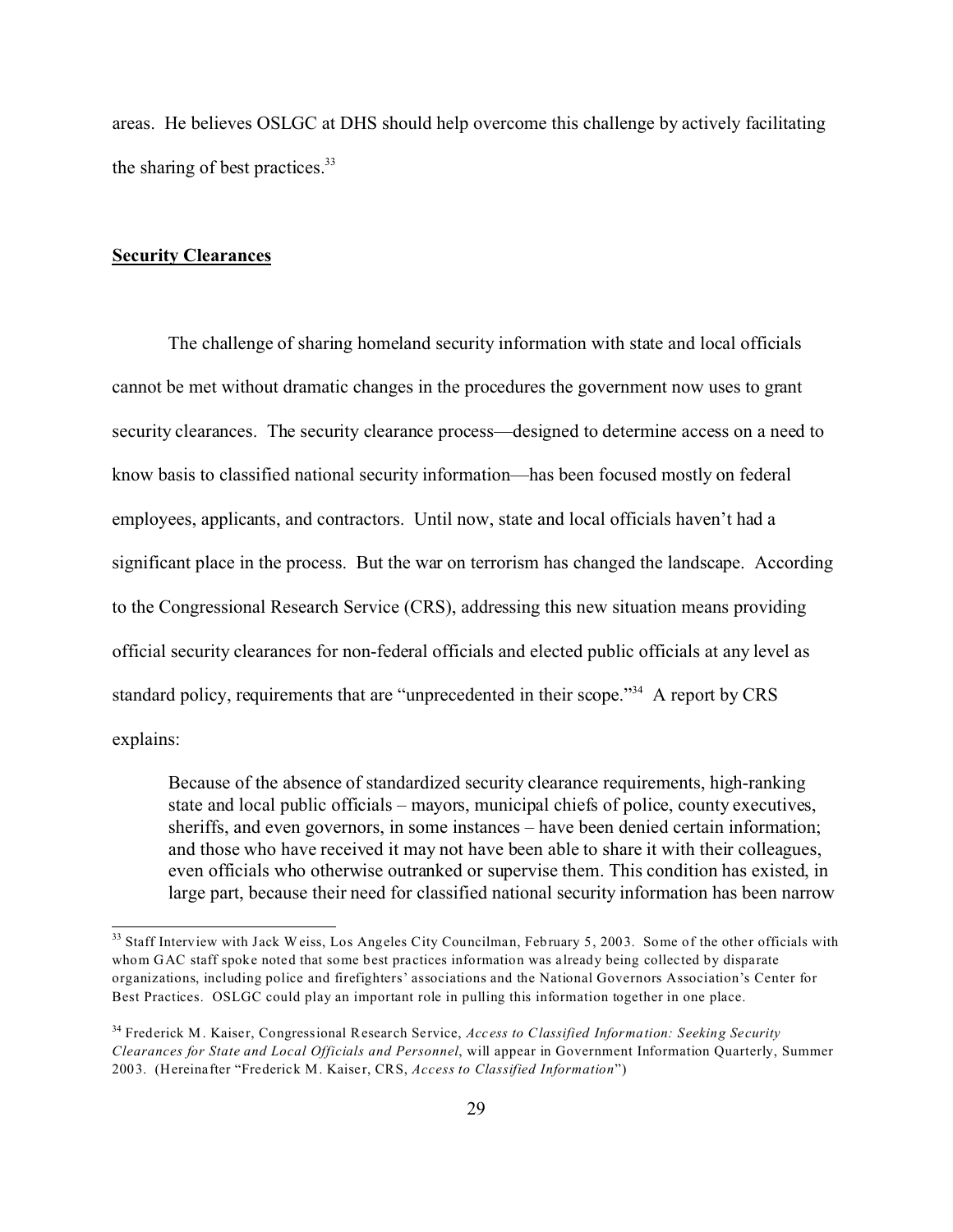and circumscribed – confined, for instance, to nuclear weapons facilities or certain defense establishments within their jurisdictions. The heightened priority to combat terrorism, by contrast, has broadened the boundaries. $35$ 

 The National Governors Association's Center for Best Practices has also cited the need for expanded access to information, stating: "Governors and other high-ranking officials must receive timely and critical intelligence related to terrorist threats. Granting security clearances to certain state and local personnel using a compartmented, need-to-know system would facilitate securing sharing of critical intelligence."<sup>36</sup>

Congress recognized this necessity in the HSA, which states, "The needs of state and local personnel to have access to relevant homeland security information to combat terrorism must be reconciled with the need to preserve the protected status of such information and to protect the source and methods used to acquire such information." The HSA notes that granting security clearances to certain state and local personnel is one way to facilitate the sharing of information regarding specific terrorist threats among federal, state, and local levels of government. <sup>37</sup> The Act requires the President to prescribe procedures under which federal agencies may share classified homeland security information with appropriate state and local personnel, and expresses the sense of the Congress that such procedures may include "carrying out security clearance investigations with respect to appropriate state and local personnel."<sup>38</sup>

<sup>35</sup> Frederick M. Kaiser, CRS, *Access to Classified Information*.

<sup>36</sup> National Governors Association, NGA Center for Best Practices, *States Homeland Security Priorities*, Issue Brief, August 9, 2002, at 2.

 $37$  Homeland Security Act, Section 891 (a)(5)(6).

 $38$  Homeland Security Act, Section 892 (c)(1)(2).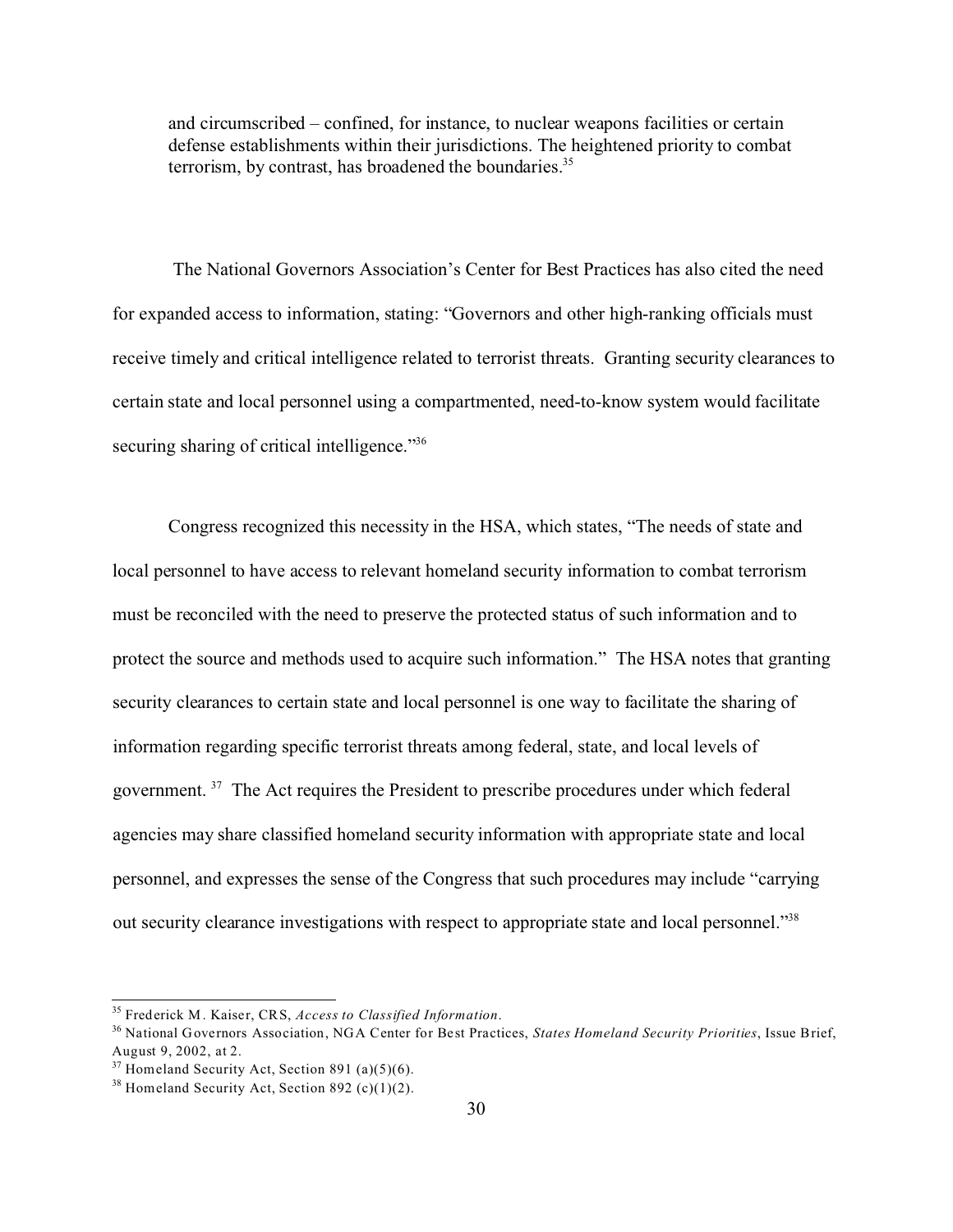GAC staff interviews with state and local officials revealed their continuing frustration over the lack of security clearances and therefore, their limited access to classified information.

The problem has reached as high as governors' mansions. Former Virginia Governor Gilmore testified at a Joint Inquiry hearing on October 1, 2002 that, in his four years as Governor (1998-2002), he never received any intelligence or law enforcement information regarding terrorists and never received a security clearance that would have allowed him to be briefed on possible terrorist plots.<sup>39</sup>

A leading emergency management official in one state provided a stark example of why urgent change is needed: a critical private sector asset whose disruption by terrorists would cause tremendous damage to the nation is located in his state. He is aware of this because he has the appropriate security clearances. Yet, the official was not able to inform the governor of the vulnerability because more than a year and a half after being elected to office, the governor was still awaiting appropriate clearances.<sup>40</sup>

The security clearance gaps frustrate common-sense efforts to safeguard significant vulnerabilities. According to Major General Timothy Lowenberg, the Adjutant General of Washington State, even if he were to receive classified information about a bio-threat, he would not be allowed share it with the top public health official in his state because that official does not have the required security clearances. He also noted the irony that, while the Federal

<sup>39</sup> Governor James Gilmore, Testimony, Senate Select Committee on Intelligence and House Permanent Committee on Intelligence Joint Inquiry, October 1, 2002, unpublished transcript at 135.

<sup>40</sup> Emergency Management Official, Interview, February 2003.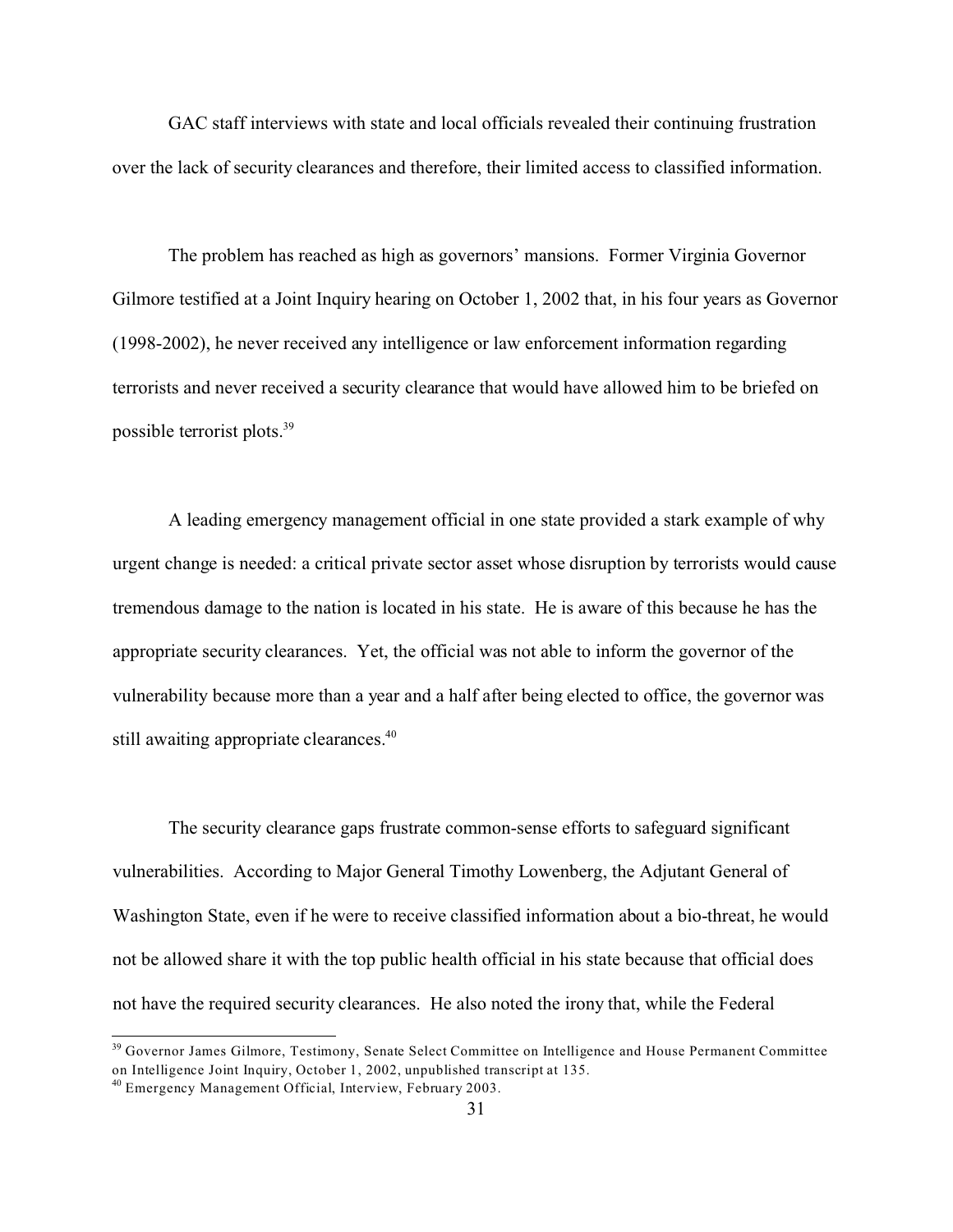Emergency Management Agency (FEMA) has funded equipment for secure audio, video, and data communications in state emergency operations centers, as well as installed secure equipment for governors, in many cases the equipment cannot be used because too few state emergency management officials have clearances.<sup>41</sup>

As noted earlier, an important link between state and local law enforcement is the FBI's JTTFs. But their usefulness is limited because governors, mayors, attorneys general, many other law enforcement officers, fire fighters, and others who sometimes need access to classified information are typically not included in JTTFs.

Another problem is how quickly and efficiently the clearances are approved. For years, the security clearance approval process has been beset by bureaucratic complexity and delays which now frustrate the ability of federal officials to leverage the strengths of state and local law enforcement, and vice versa. Reports by CRS, the GAO, the Department of Defense Inspector General, and others have documented a host of concerns, including: a sizeable and growing backlog in background investigations; substantial and rising costs in time and resources associated with such investigations; failure to comply with investigative standards; duplications and delay in adjudications; and continued outdated and disjointed governing authorities and the resulting confusion for both administrators and applicants.<sup>42</sup>

<sup>41</sup> Lowenberg May 2003 Interview, at note 23 above.

<sup>42</sup> Frederick M. Kaiser, Congressional Research Service Memorandum, *Security Clearance Program: An Overview,* February 27, 2003 at 10.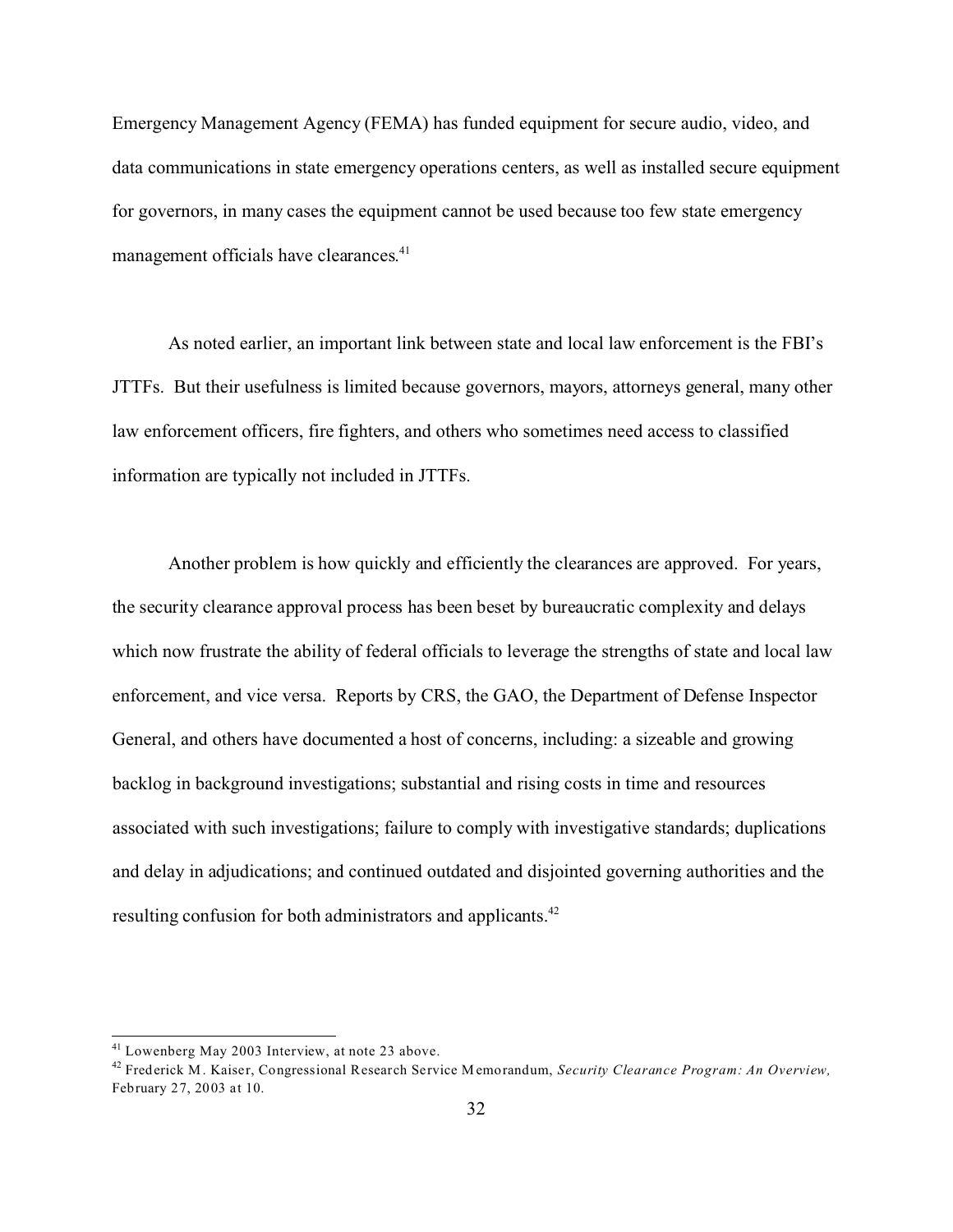The Bush Administration asserts that it is making progress in clearing up the backlog of security clearance applications. For example, at a February 26, 2003 GAC hearing, Pasquale J. D'Amuro, Executive Assistant Director of the FBI for Counterterrorism, said that the Bureau had received over 1,200 requests for Top Secret level security clearances from state and local law enforcement officers and approved 936 of them for officers working in the Bureau's JTTFs.<sup>43</sup> Governors have also now signed non-disclosure agreements with DHS, allowing them to receive certain classified information over secure equipment that has been installed using grants from FEMA. FEMA is also working on clearances for state homeland security advisors.

However, much more remains to be done. For example, many state and local officials do not realize—until learning it through difficult experience—that a high-level clearance issued by one federal agency does not mean that the individual is cleared for all agencies. A March 2003 report by the Police Executive Research Forum cited the example of one local official who had two federal security clearances, but not one from the FBI. As a result, the FBI would not share classified information with him. Another executive had a Top Secret clearance from the National Guard, but only a Secret clearance from the FBI. The report did note that, as a result of the session, participants learned "that is it possible to have one federal agency transfer its security clearance to another federal agency immediately if the applicant makes a request."44

<sup>43</sup> Pasquale J. D'Amuro, Testimony, Senate Governmental Affairs Committee Hearing, *Consolidating Intelligence Analysis: A Review of the President's Proposal to Create a Terrorist Threat Integration Center*, February 26, 2003, at (Printed Hearing Record Pending).

<sup>&</sup>lt;sup>44</sup> Murphy and Plotkin, Police Executive Research Forum Report, March 2003, at 22.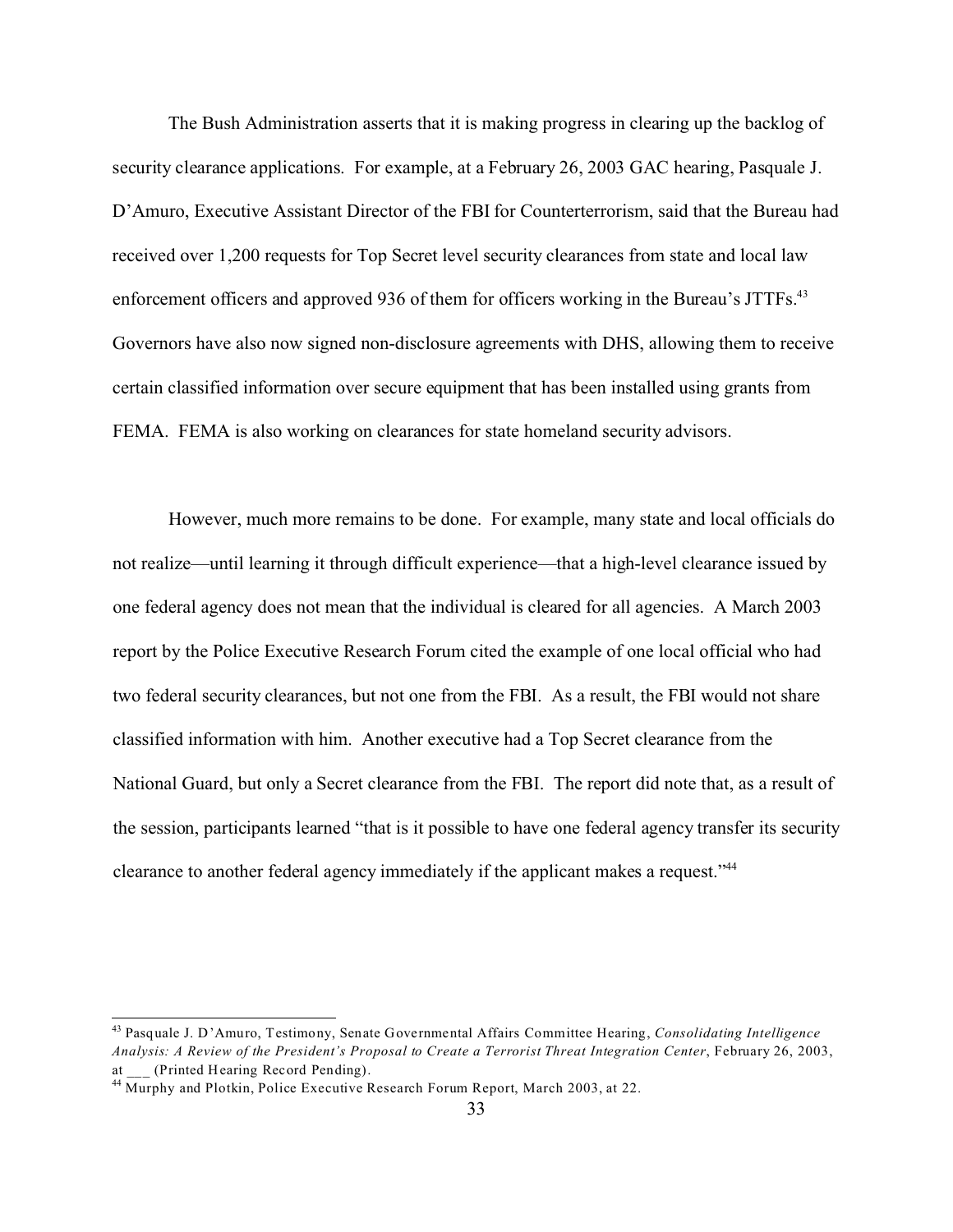At a May 15, 2003 GAC hearing, Governor Mitt Romney of Massachusetts recommended that security clearances be standardized—perhaps within DHS—and made reciprocal between agencies and levels of government. Romney also recommended that the process for federal security clearances should be expedited.<sup>45</sup> Clearly far too little, if any, progress has been made on these recommendations.

### **Special Case of Special Needs: Fire Fighters**

GAC staff found that the federal government has barely even acknowledged the information needs of our nation's local fire fighters. This is extremely troubling, especially because fire departments nationwide are most communities' first line of defense against conventional, chemical, radiological, and biological attacks; many of their needs for advanced equipment and training also have not been met; and budgetary strains are stretching the personnel and resources of these departments thinner than ever.

Peter Gorman, a captain in the Fire Department of New York (FDNY), pointed out that while fire fighters are often the first of the first responders to arrive after an incident, they are typically not brought into the information loop until after they are called upon to respond. Gorman used the example of a potential attack with a "dirty bomb" or the release of poison gas in a subway: if intelligence agencies have reason to believe that such an attack could occur, fire fighters need to know in advance to effectively prepare and deploy resources for the eventuality.

<sup>45</sup> Mitt Romney, Written Testimony, Governmental Affairs Committee Hearing, *Investing in Homeland Security: Challenges Facing State and Local Governments*, May 15, 2003 at 9. (Printed Hearing Record Pending)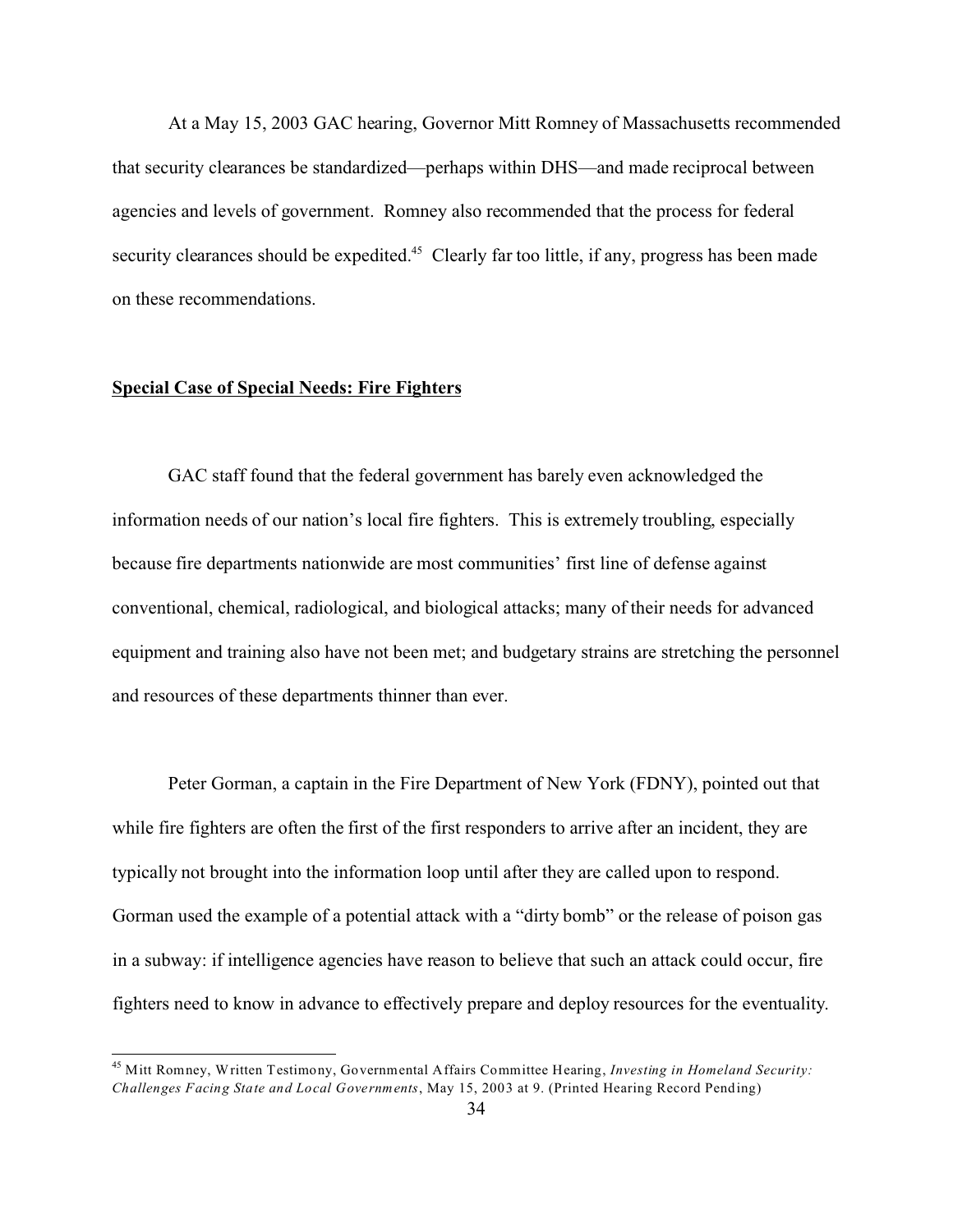He believes that senior fire officials—not just those who have law enforcement powers—should also have top-level security clearances and participate in JTTFs.<sup>46</sup>

Major Marc Bashoor, Commander of the Prince George's County, Maryland Fire Department's Special Operations Division, expressed similar sentiments. He agreed that many fire fighters with a need to know are "not in the loop." Bashoor explained that even though he is head of the County's hazardous materials and bomb squad, he cannot receive classified intelligence information: for example, he is not eligible to receive classified information about the latest mechanisms terrorists may be using to deliver explosives. He said a fire detective with law enforcement powers represents the department on the JTTF, but that the representative typically cannot share what he learns. Bashoor does not believe fire fighters need information about terrorism investigations (the primary information shared in JTTFs), nor does every fire fighter necessarily need certain intelligence information. But current obstacles, especially lack of security clearances, leave many that do have a need to know out of touch. Bashoor noted that knowledge about the weapons that terrorists plan to use eventually may be shared in training sessions—but it may take "a year or two" before the information is included. Right now, he said, information that would be very useful to bomb squads and hazardous materials teams "just doesn't get to us." Bashoor is not aware of any federal initiatives to understand, much less address, these information needs.<sup>47</sup>

<sup>46</sup> Staff Interview with Peter Gorman, Captain, Fire Department of New York, February 26, 2003.

<sup>&</sup>lt;sup>47</sup> Staff Interview with Marc Bashoor, Commander Special Operations Division, Prince George's County, Maryland Fire Department, May 19, 2003.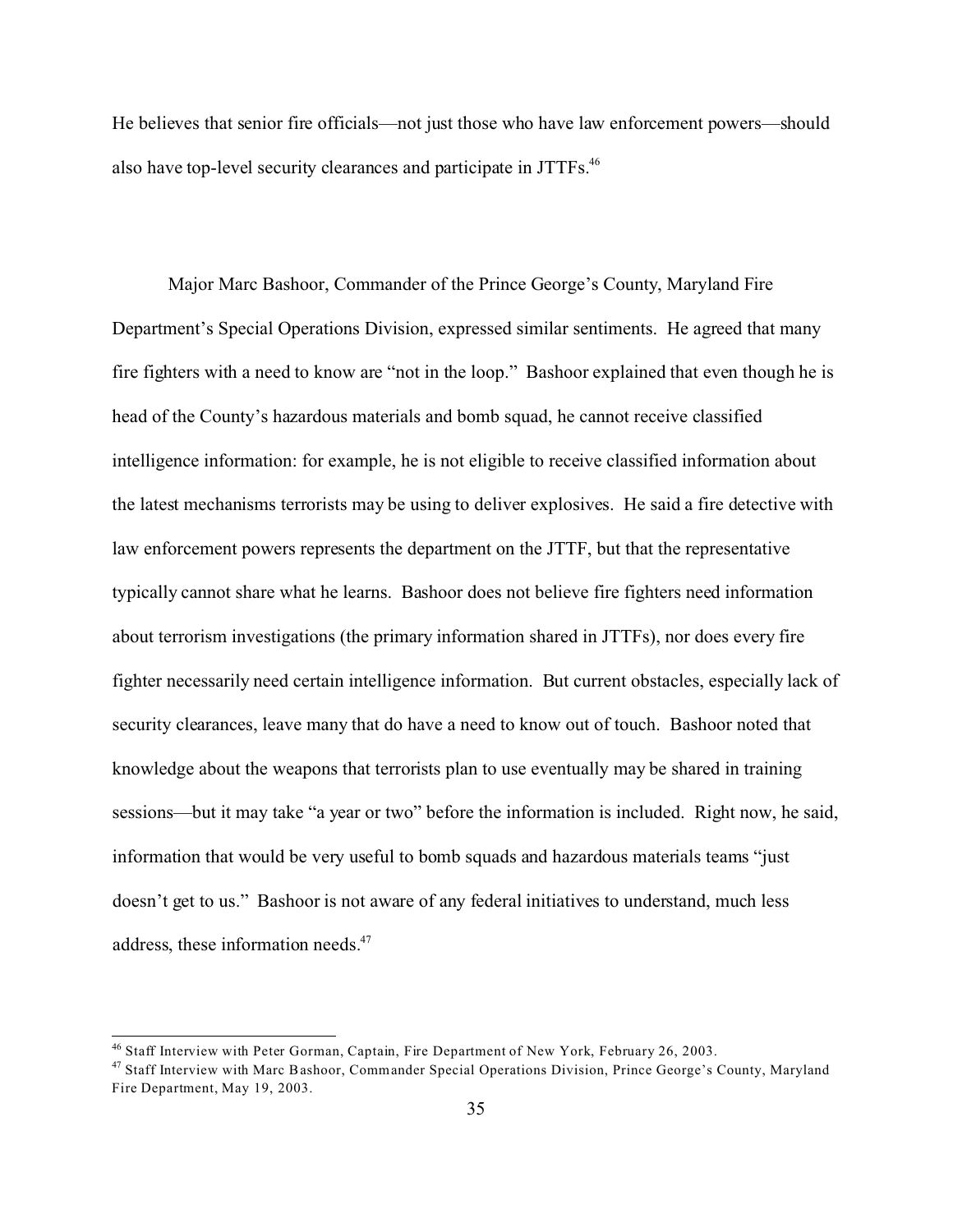#### **Threat Advisory System**

The color-coded Homeland Security Advisory System is a key piece of the federal government's strategy to communicate with state and local officials, as well as the public, about terrorist threats. Yet GAC staff interviews with these officials made clear that, as currently implemented, the present system operates more like a blunt instrument than a sharp information tool. A change in the alert level may now raise officials' general "level of vigilance," but without more pointed information on what prompted the change or more specific federal instructions on precise steps that might be taken to protect people from the threat, state and local officials are limited in knowing where to focus their efforts.

Officials in New Haven, Connecticut stressed that they needed a description of the reason the alert level has been elevated and that officials at the local level needed to know what a change in alert status means to them.<sup>48</sup> As John Skinner, Director of the Intelligence Section of the Baltimore Police Department summed it up, the limited information currently provided by the alert is simply "not actionable."<sup>49</sup>

Another troubling aspect of the current alert system is how word of it travels—or fails to travel. At an April 9, 2003 GAC hearing on homeland security challenges facing first responders, witnesses—including the Police Chief of Dover Delaware, Fire Chief of Arlington, VA, and a Prince Georges County, MD Fire Captain—all indicated that they first heard the alert

<sup>48</sup> Walton Interview at note 18 above.

<sup>49</sup> Skinner Interview at note 18 above.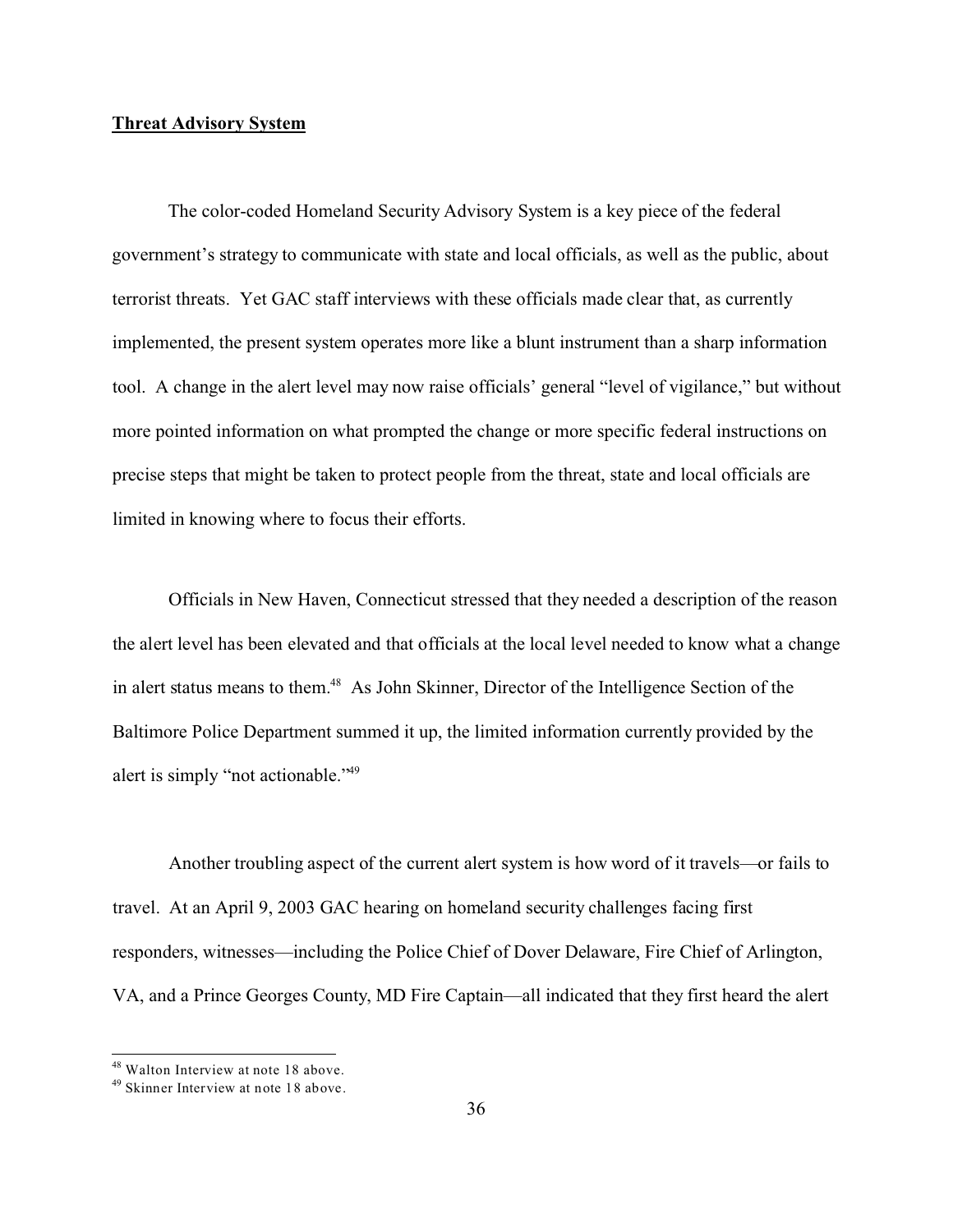level was being raised in March through the news media, rather than through official channels.<sup>50</sup>

After terrorist attacks killed over 75 people in Saudi Arabia and Morocco, the alert level was raised from yellow to orange, for the fourth time, on May 20. As CNN reported the news, it noted that officials were at that very moment contacting state and local officials to inform them of the decision. Clearly, the internal distribution channels necessary to fully and timely inform those officials with key homeland security responsibilities about heightened terrorist threats still have not been established. This leaves local officials in a reactive, not proactive, mode from the very start.

<sup>50</sup> Jeffrey Horvath, Ed Plaugher, Chauncey Bowers, Testimony, Governmental Affairs Committee Hearing, *Investing in Homeland Security, Challenges on the Front Lines*, April 9, 2003, at \_\_ (Printed Hearing Record Pending).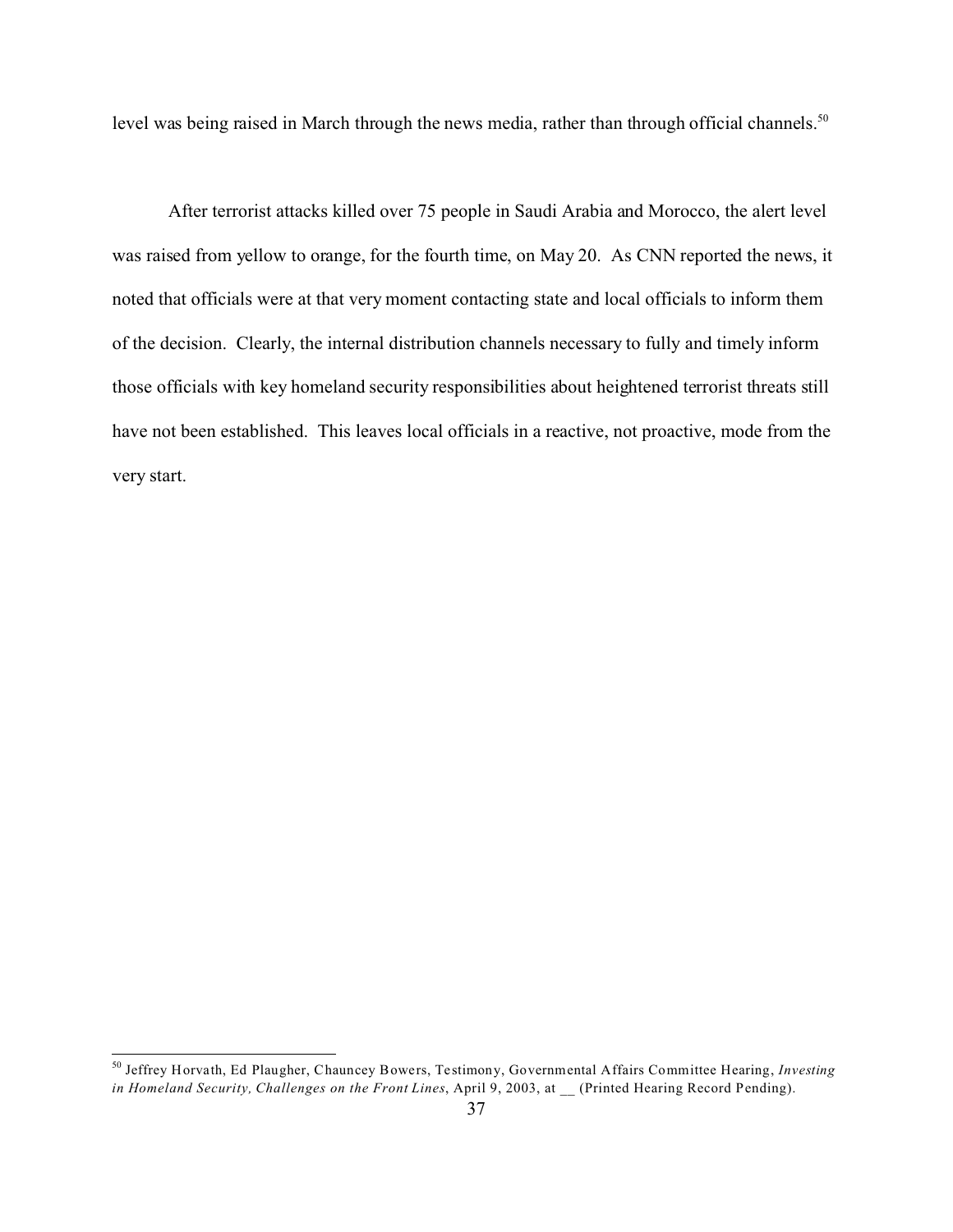# **RECOMMENDATIONS: REPAIRING THE FEDERAL-LOCAL INFORMATION BREACH**

The Bush Administration must act now and provide the aggressive leadership necessary to replace state and local officials' blindfolds with binoculars and to provide them with a seat at the homeland security table. America needs a proactive, energized, and well-informed front line of defense that works in seamless partnership with the federal government in order to protect its people from terrorism. Implementing the following recommendations will facilitate the information sharing necessary to create such a partnership:

# **1**. **Make Federal Watch Lists Available to All State and Local Law Enforcement Agencies**

**CHALLENGE: The frontline "first preventers" in the war against terrorism lack simple, streamlined access to the federal databases that are most valuable in the effort to identify and apprehend terrorists.**

All units in post-war Iraq were given a pack of playing cards with the names and faces of top officials from Saddam Hussein's regime and the Ba'ath party. Yet, with a constantly changing roster of suspects to potentially apprehend, the frontline soldiers in the war against terrorism here at home are not provided with clear and simple access to federal terrorism watch lists. Twenty-one months after the September 11, 2001 attacks, the Administration still has yet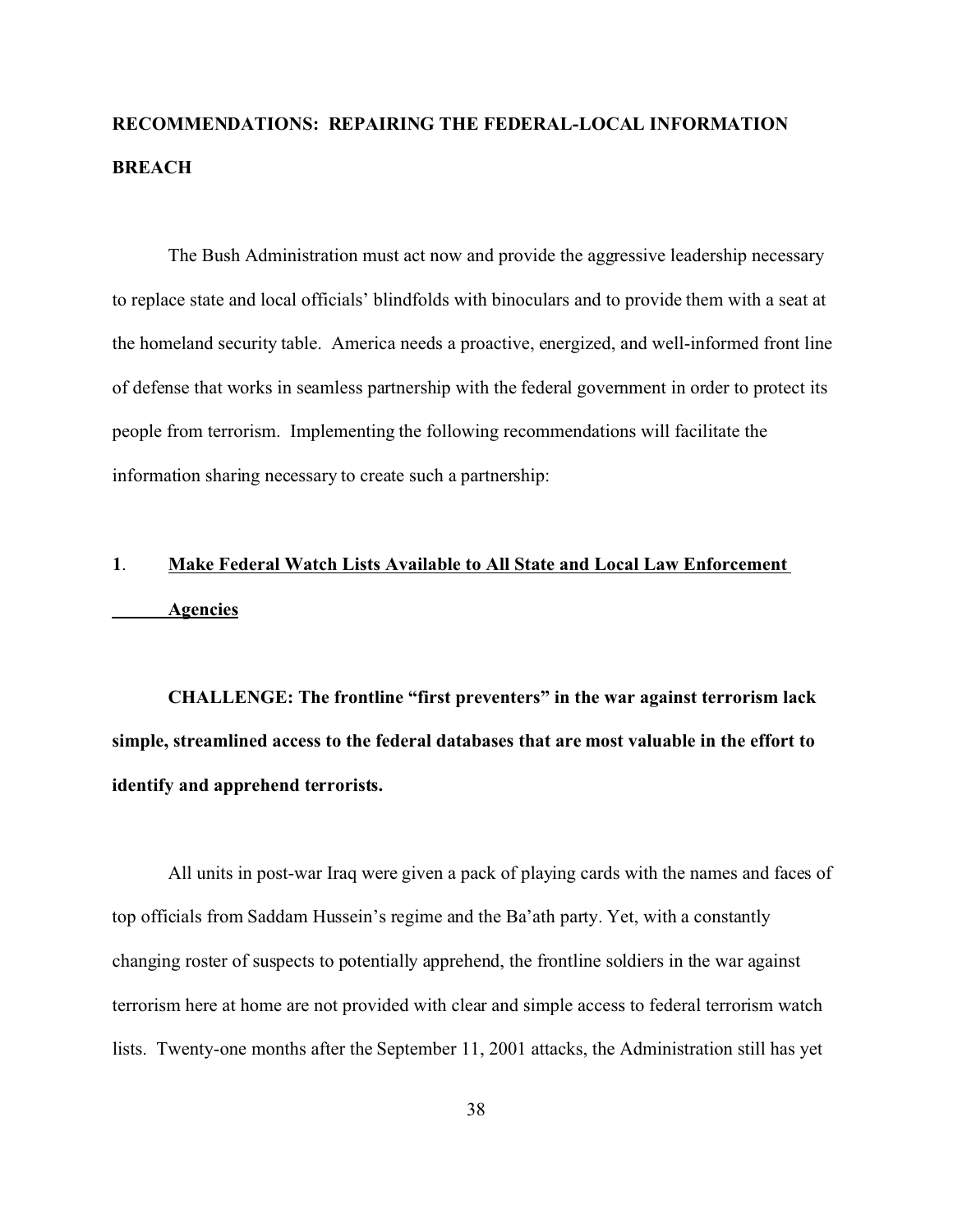to consolidate the twelve watch lists maintained at nine different agencies, frustrating the efforts of state and local law enforcement, and federal officials, to readily access the information they contain. It is imperative that the Administration makes these issues a priority, set a timetable for completion, and ensure accountability.

**RECOMMENDATION: The President should immediately issue an Executive Order to consolidate terrorism watch lists; the Department of Homeland Security should oversee the immediate consolidation of all federal terrorism watch lists and provide state and local law enforcement officials the ability to check names against a consolidated watch list by the end of this year. Specific goals and timetables must be set, resources made available, and senior officials held accountable for getting the job done.**

#### **2. Build Information Bridges between States and Localities**

**CHALLENGE: States and localities still operate far too much as information islands, in relative isolation from their neighbors. Cities, counties, and states also have few resources to learn what their counterparts around the country are doing to effectively protect their localities.**

To ensure that homeland security information is shared effectively, the federal government must also help to establish mechanisms to build information bridges among states, and among states and localities. This includes ensuring that best practices are documented and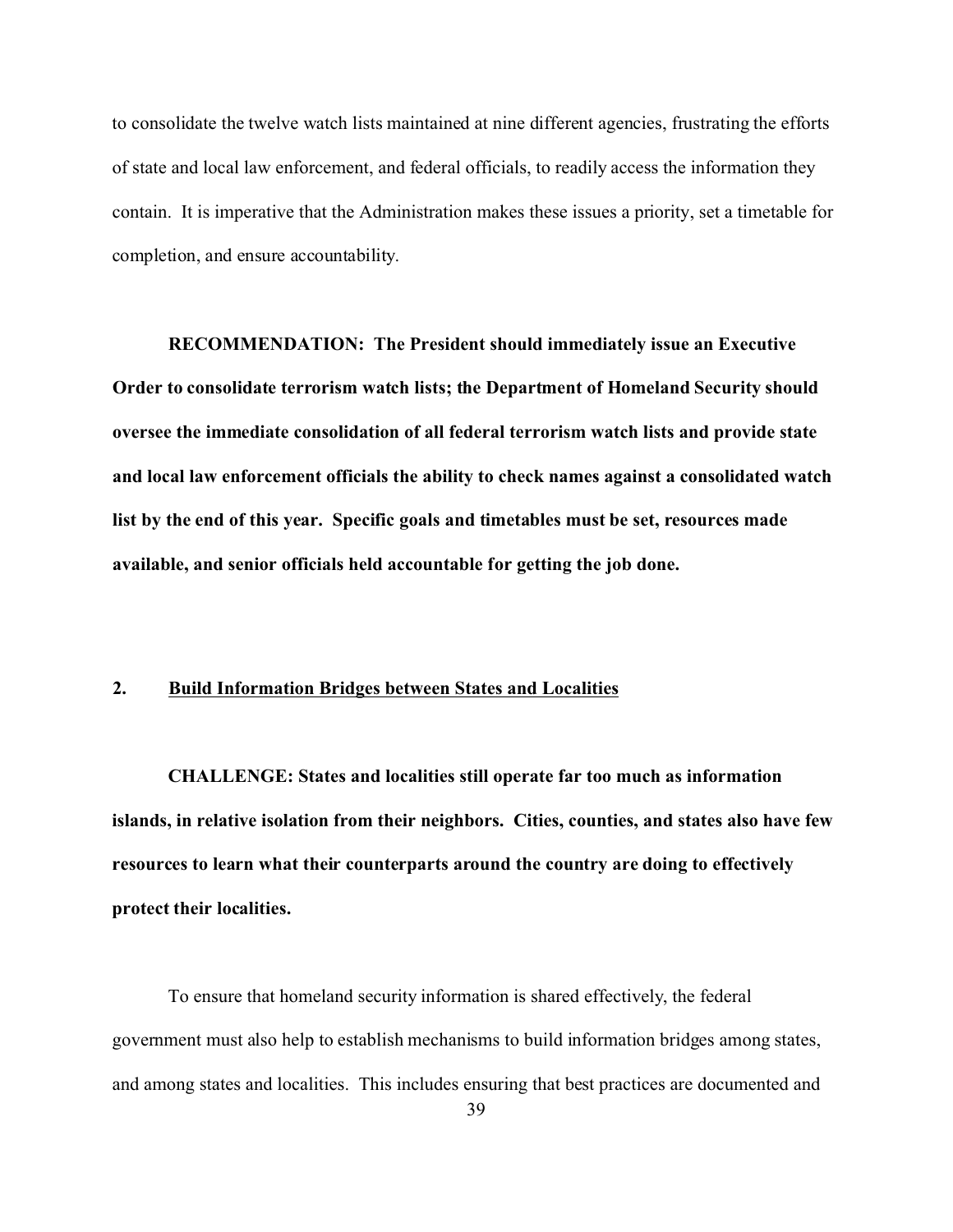shared, facilitating the establishment of mutual aid agreements which cross states and jurisdictions, and providing fora where state and local officials can work closely with each other, and with federal officials, to identify and systematically address all homeland security information sharing needs.

**RECOMMENDATION: Charge DHS with encouraging, over the next year, the creation of national and regional task forces (including multi-state task forces) as necessary. These task forces should bring state and local officials, including fire fighters, emergency management professionals, and police officers, as well as federal officials, together to coordinate their information sharing needs and provide state and local officials a permanent seat at the table to ensure that information needs are addressed at all levels. DHS's Office of State and Local Government Coordination should also create a best practices database allowing localities to share and compare solutions to homeland security problems.**

#### **3. Overhaul the Security Clearance Process**

**CHALLENGE: Many state and local officials who need high-level information access lack the necessary federal security clearances to do what their job—and our safety—demands.**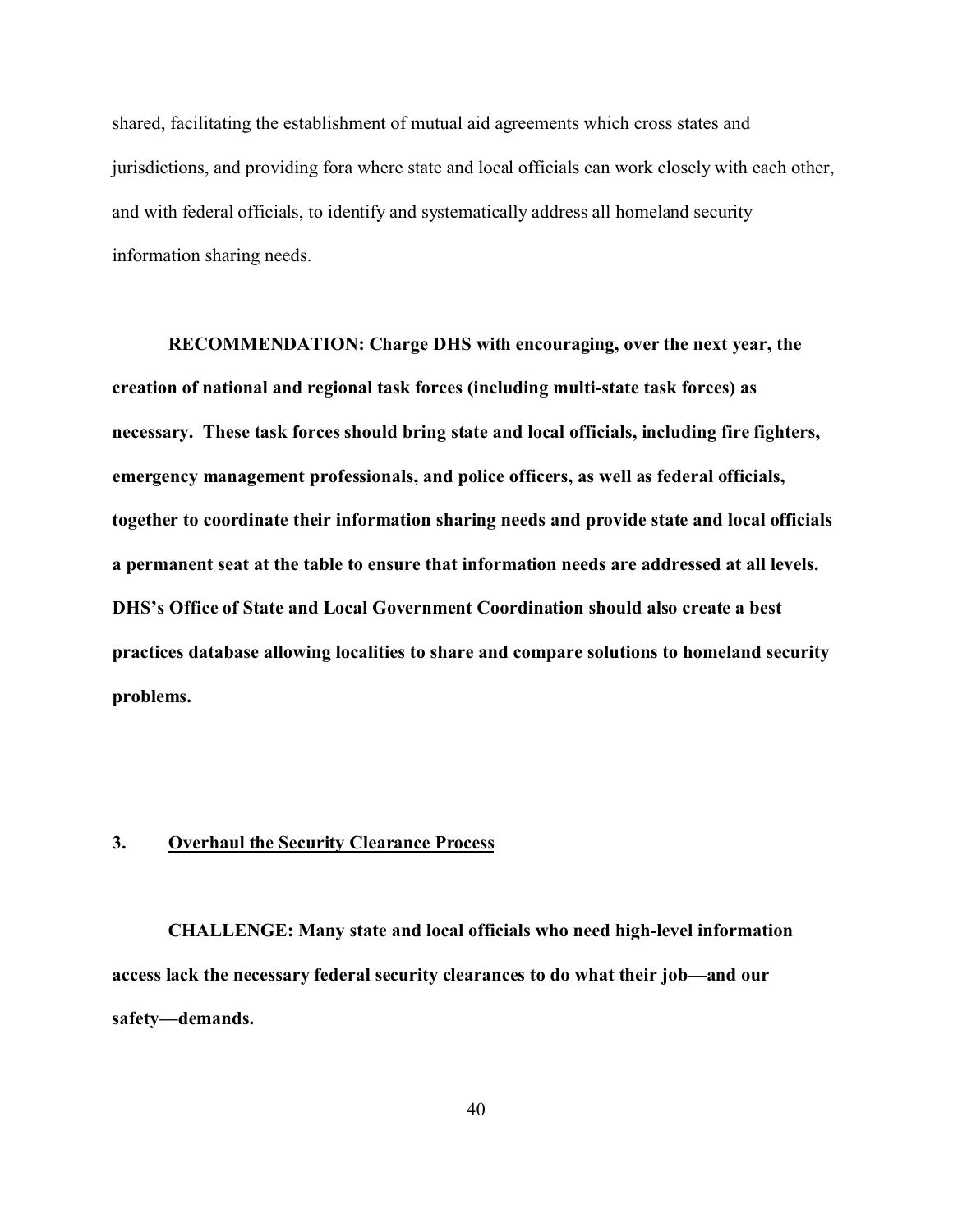The current processes for providing security clearances are burdened by backlogs; various agencies do not routinely recognize clearances issued by others; and key state and local officials must often wait months before a clearance is granted. In essence, the security clearance process that served our nation when the primary threats were abroad must be reoriented to address information sharing challenges in the war against terrorism.

**RECOMMENDATIONS: Provide the resources necessary to expedite clearances for designated state and local officials**—**including appropriate fire officials**—**as nominated by governors and approved by DHS. Immediately assess the feasibility of requiring agencies to proactively recognize clearances issued by others for state and local officials, unless there are compelling security or law enforcement reasons not to. Establish a task force to review the security clearance process for state and local officials and report back in six months on ways to modernize it so that it meets the nation's needs in the war against terrorism.** 

# **4. Create In-State 24-Hour Command Centers**

**CHALLENGE: States lack a single point of contact for both receiving "downstream" information needs and pushing intelligence and other information "upstream."**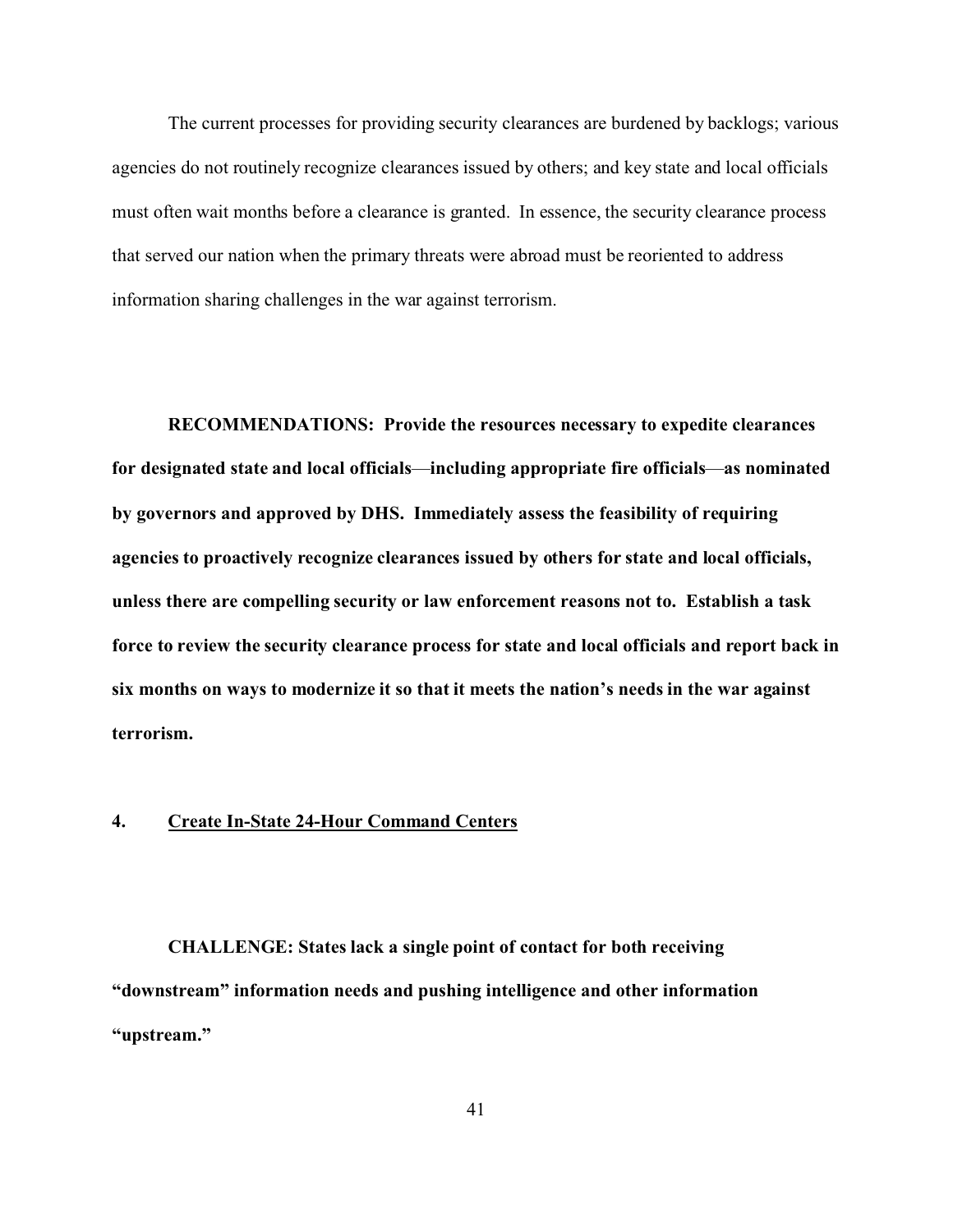New York's Counter Terrorism Advisor, James Kallstrom, has urged creation of 24-hour command centers in each state to serve as hubs merging police on the front lines with state and federal agencies, especially DHS. Construction of such a center is now underway in New York. Similarly, the State of Georgia, with some federal funds from the Justice Department, has created the Georgia Information Sharing and Analysis Center. Its priority is to organize existing state and local law enforcement resources into a statewide intelligence gathering and sharing network.<sup>51</sup> As Kallstrom points out, to be effective, these centers must be closely coordinated with federal agencies through DHS.<sup>52</sup>

**RECOMMENDATION: Expedite the establishment of 24-hour operations centers in each state to provide connectivity and information sharing between the nation's 650,000 local law enforcement officers and federal agencies.** 

# **5. Refine the Homeland Security Threat Advisory System**

**CHALLENGE: The current advisory system offers little guidance to local officials on what specific steps they should take to guard against specific threats.**

The Homeland Security Advisory System, which the Administration itself admits is still a work in progress, may raise and lower officials' general level of vigilance, but without more

<sup>51</sup> State of Georgia, Department of Public Safety, October 9, 2002. (http://www.gahomelandsecurity.com)

 $52$  Kallstrom Interview at note 28 above.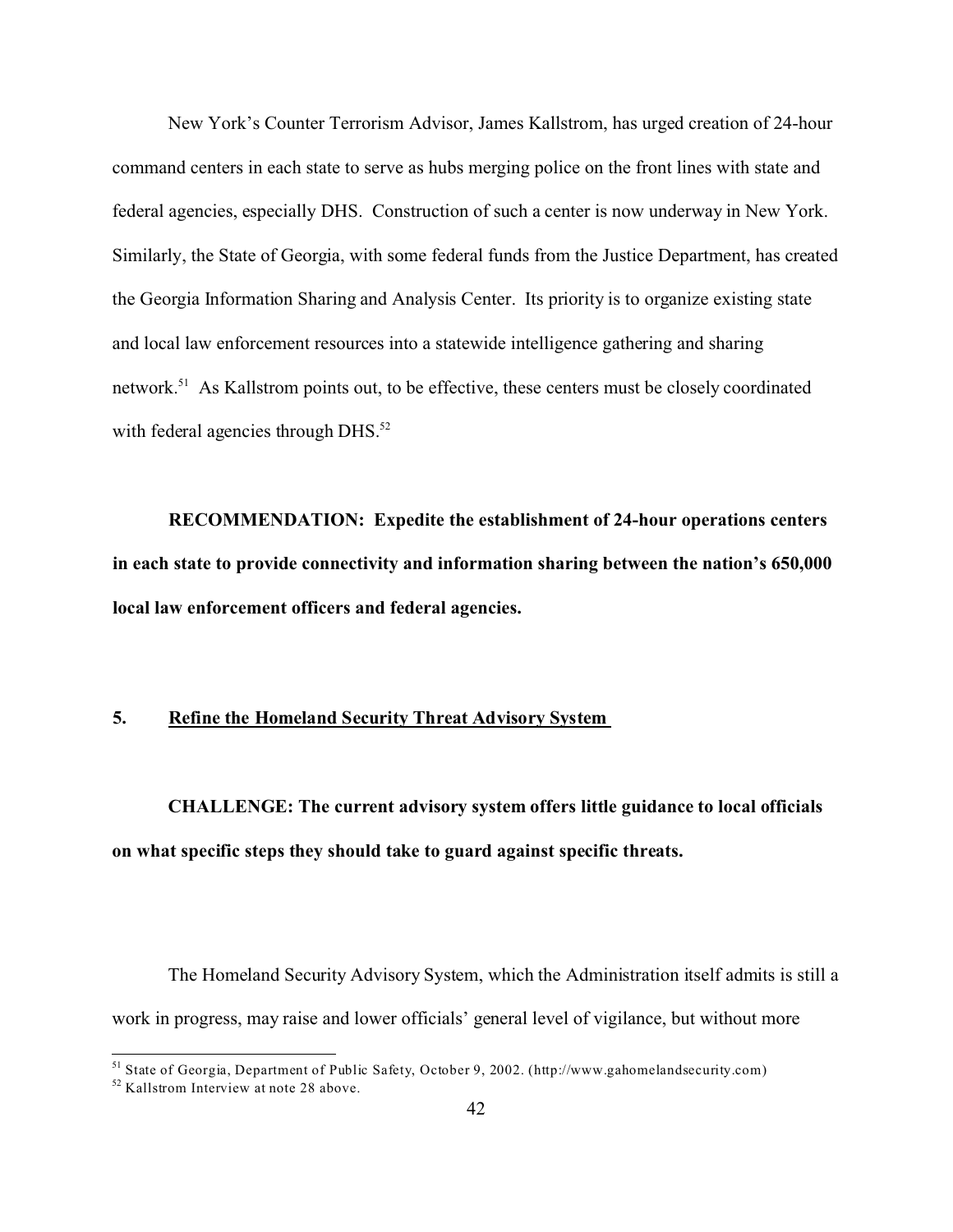specific information or instructions from the federal government on precise steps that might be taken to protect people from the threat, state and local officials do not know where to focus their efforts. The system should be revamped so that officials are provided with actionable intelligence. DHS also needs to ensure that officials at the state and local level with a need to know have a swift and reliable channel to receive information so that they can start putting in place heightened protective measures.

**RECOMMENDATIONS: Immediately refine the Threat Advisory System to provide state and local officials specific information about terrorist threats and detailed guidance on how to respond to those threats. Put in place secure communications systems to inform key homeland security officials across the country of changes in the alert level.** 

## **6. Sharpen the DHS Office of State and Local Government Coordination**

**CHALLENGE: Strong and consistent leadership is necessary to overcome cultural barriers to sharing information with state and local officials. DHS must make this an explicit priority, especially for the Office of State and Local Government Coordination.**

While the office is now functioning, its overall budget, staff resources, plans and priorities are as yet unclear. The office has not yet demonstrated a clear capacity to foster the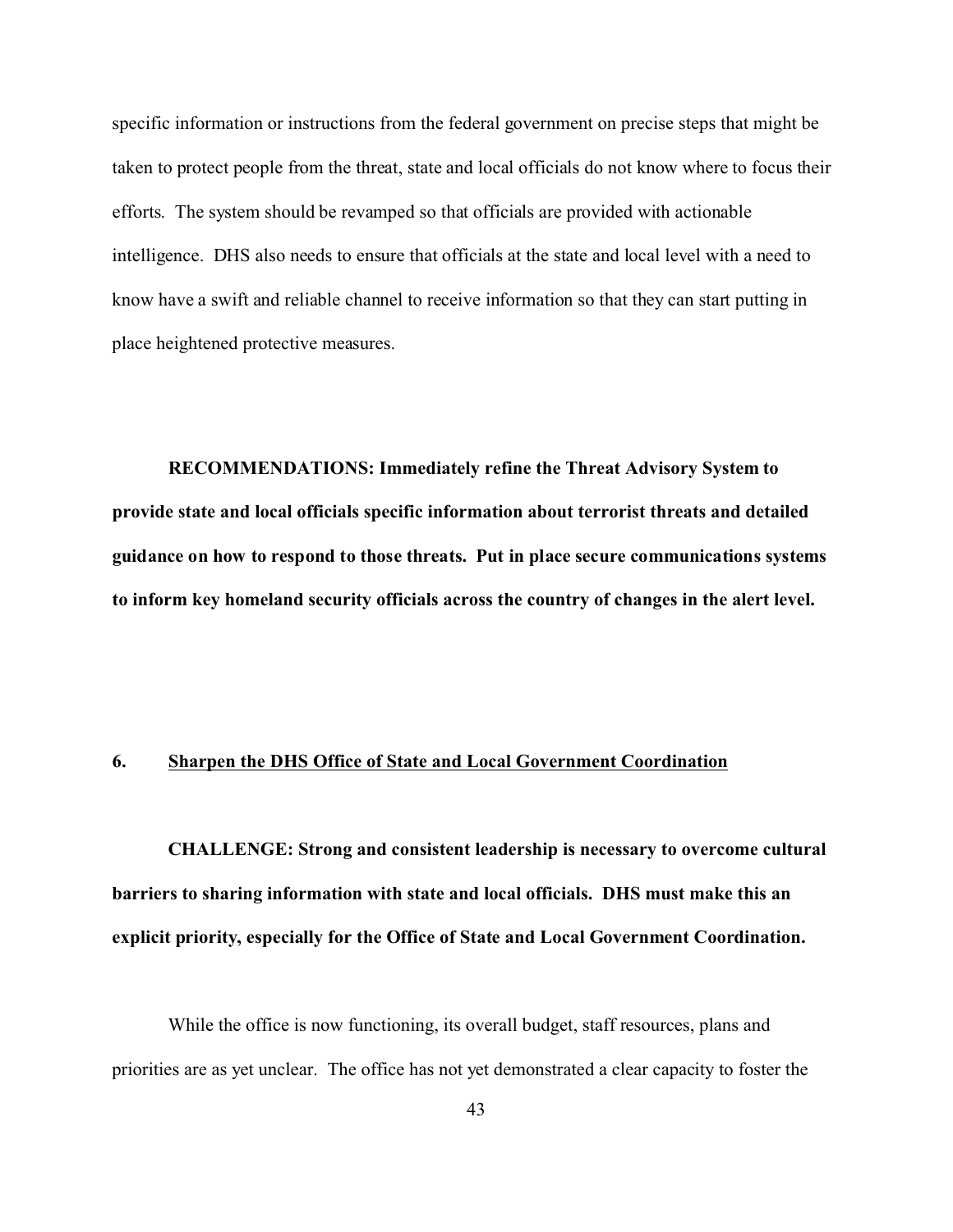kind of fundamental changes necessary to create a new information-sharing paradigm. The Administration must act to ensure that OSLGC receives sufficient staff and budgetary resources, and bureaucratic clout, to vastly improve the sharing of information with state and local governments. The office must work closely with the Information Analysis and Infrastructure Protection Directorate—which is responsible for disseminating intelligence analysis to state and local officials, and coordinating training and other support to these officials to assist them as information sharers and consumers—to ensure that this vital national priority is addressed.

**RECOMMENDATION: Immediately equip OSLGC for, and task it with, overseeing state and local information sharing issues. The OSLGC must make it a priority to ensure that DHS and other federal agencies meet the information needs of state and local officials.** 

#### **7. Judge Federal Officials Based on How Well They Share Information**

**CHALLENGE: To overcome cultural and other barriers to effectively sharing information with states and localities, DHS and other agencies must hold senior officials accountable for achieving results while providing positive incentives to motivate change.** 

Without changing the system of accountability—so that agency officials' performance is graded, in part, based on how well they share—it will be impossible to fundamentally change the status quo. When Governor Gilmore testified before the GAC about the proposed Terrorist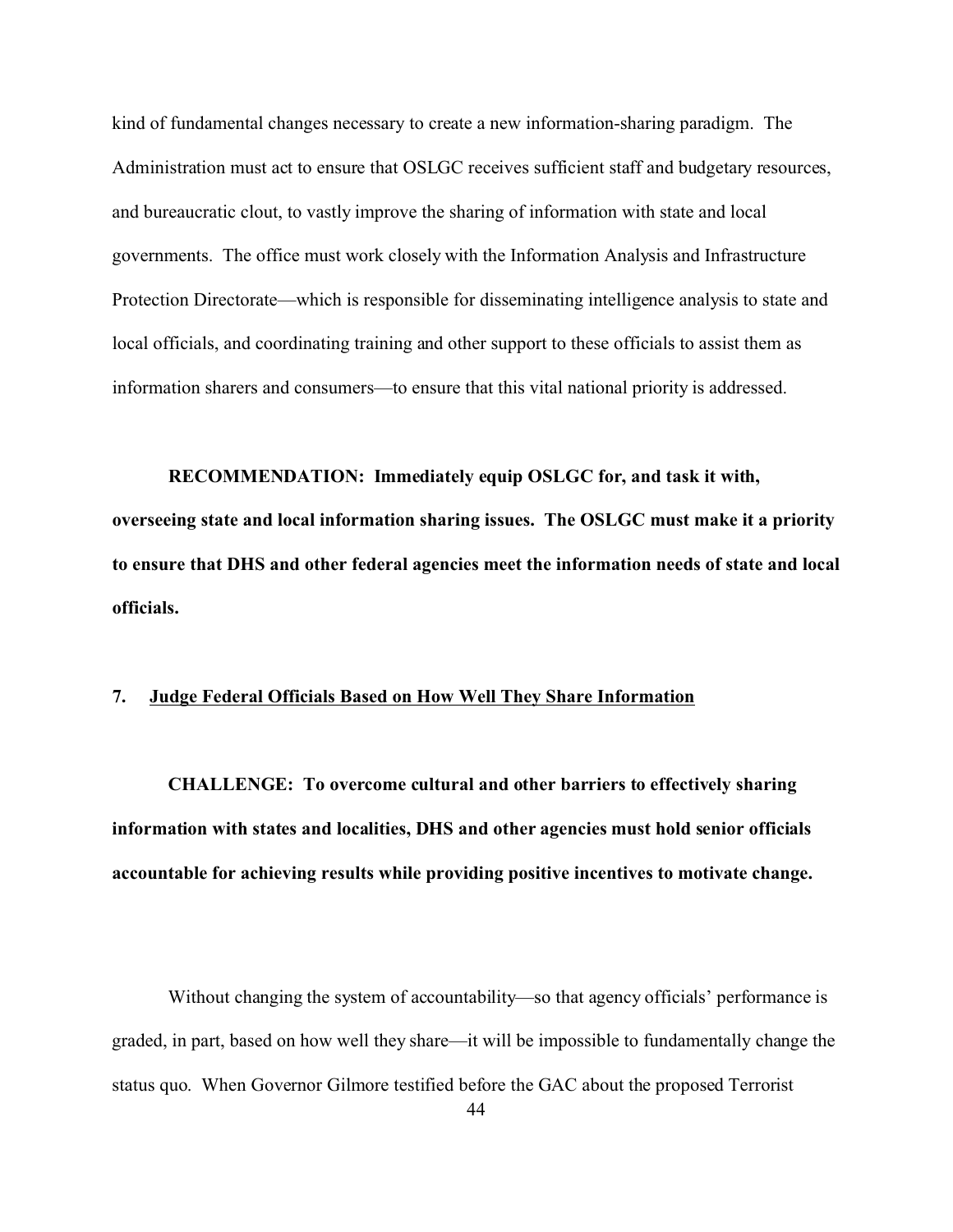Threat Integration Center, he stated: "There is going to have to be an understanding that information of this type of sensitive nature is going to have to be shared. If it is not shared, then there should be penalties connected with the non-sharing."<sup>53</sup> Agencies seeking to improve the sharing of information have also learned that employees must be positively motivated and are establishing incentives to achieve results—including employee recognition programs.<sup>54</sup>

**RECOMMENDATION: Immediately revise federal agencies' performance management systems to reward information sharing. Senior officials should be evaluated, in part, on their success or failure in breaking down barriers to sharing information. Bonuses should be dependent upon making measurable progress in improving information sharing systems and processes and special awards should be given to employees who demonstrate exemplary leadership and results in overcoming obstacles to sharing homeland security information.** 

#### **8. Make Information Sharing a Priority, Track and Monitor Progress**

**CHALLENGE: Meeting the complex challenge of sharing homeland security information with state and local officials requires sustained and focused leadership by the Secretary of Homeland Security and other top Administration officials.** 

The Bush Administration has cited five government-wide goals, and several agency specific goals, in its so-called "management agenda" that identifies its top priorities for federal

<sup>&</sup>lt;sup>53</sup> Gilmore testimony, GAC Hearing, February 14, 2003, at note 5 above.

<sup>&</sup>lt;sup>54</sup> Sara Michael, "Knowledge Hoarding: Agencies find incentives can encourage the reluctant to share what they know." Federal Computer Week, April 28, 2003.